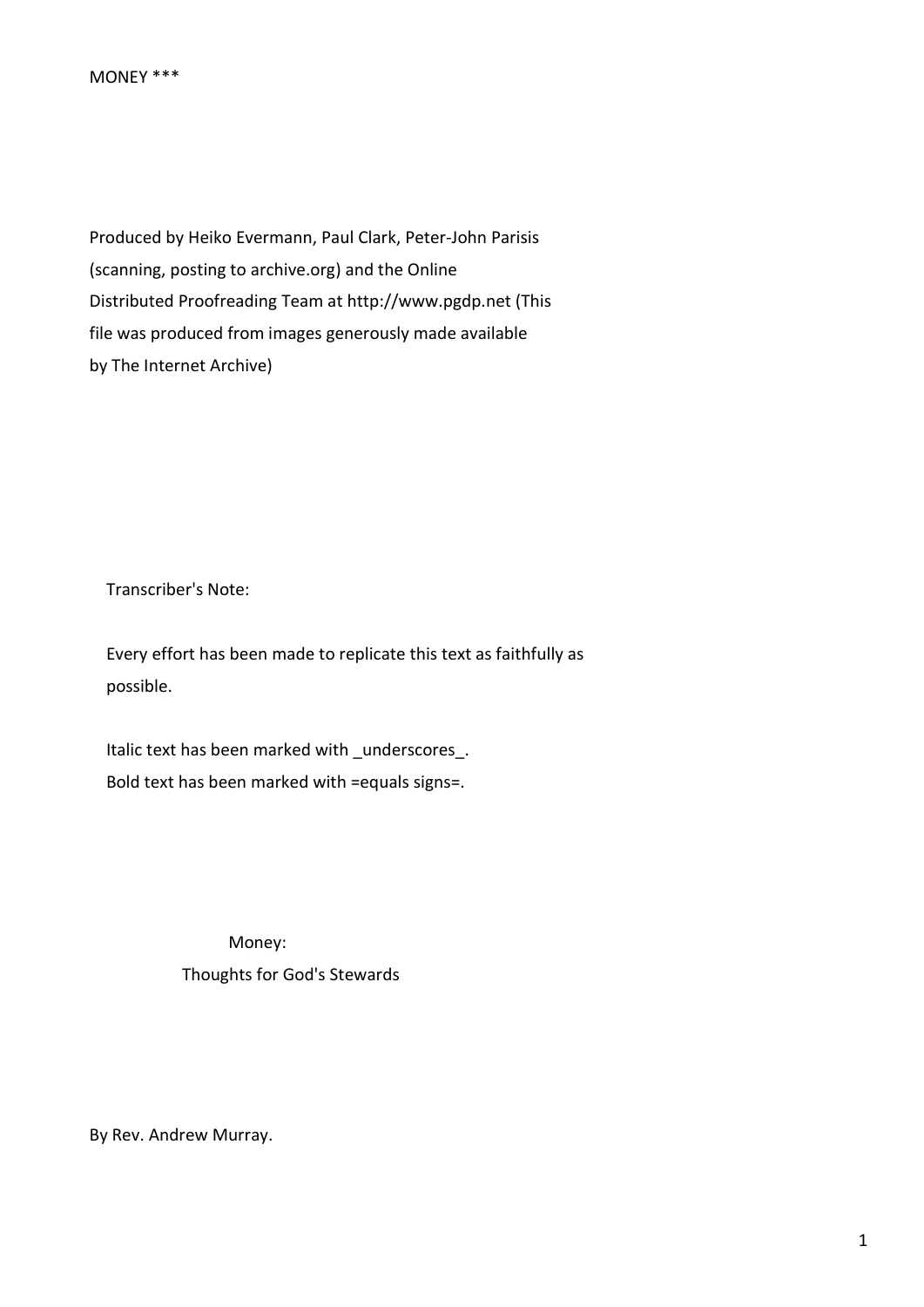Authorized Editions, upon which royalties are paid to the author. =Abide in Christ.= 16mo, paper, \_net\_, 25c.; cloth, 50c.; 12mo, cloth \$1.00 =Like Christ.= 16mo, paper, \_net\_, 25c.; cloth, 50c.; 12mo, cloth **1.00** =With Christ= in the School of Prayer. 16mo, paper, net, 25c.; cloth, 50c.; 12mo, cloth 1.00 =Holy in Christ.= 16mo, paper, \_net\_, 25c.; cloth, 50c.; 12mo, cloth **1.00** =The Spirit of Christ. = 16mo, paper, net, 25c.; cloth, 50c.; 12mo, cloth 1.00 =The Children for Christ.= 12mo, cloth 1.00 =The Master's Indwelling=; Northfield Addresses, 1895. 16mo, cloth, 50c.; 12mo, cloth .75 =The New Life.= Words of God for Young Disciples of Christ. 12mo, cloth **1.00** =Be Perfect.= Message from the Father in Heaven to His Children on Earth. Meditations for a month. 16mo, cloth .50 =Why Do You Not Believe?= 16mo, cloth .50 =Let Us Draw Nigh.= 16mo, cloth .50 =Waiting on God. = Daily Messages for a month. 16mo, cloth .50 =Humility.= The Beauty of Holiness. 18mo, cloth .50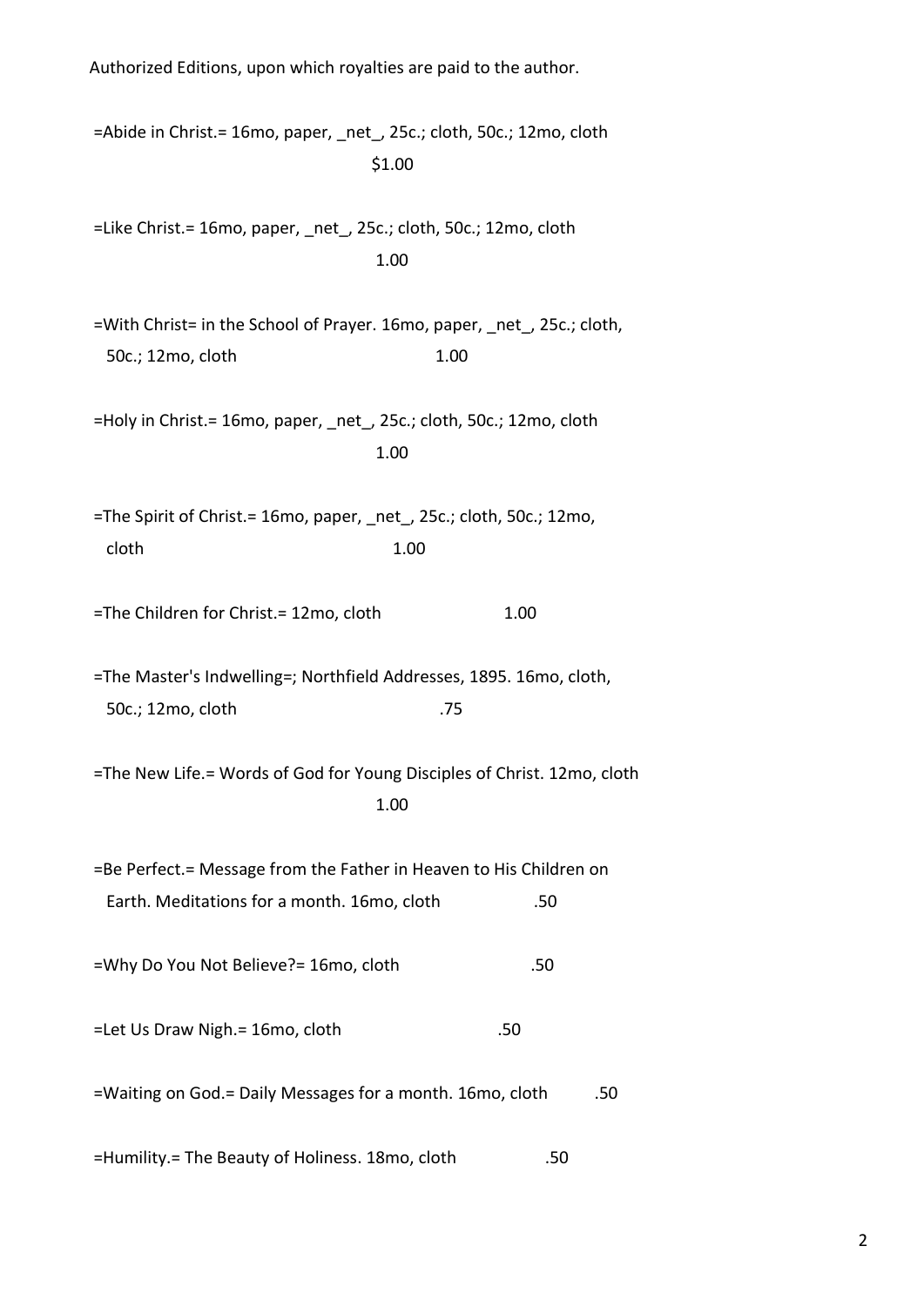=The Deeper Christian Life.= An aid to its Attainment. 18mo, cloth .50

=Jesus Himself. = With Portrait of the Author. 18mo, cloth .35

=Love Made Perfect.= 18mo, cloth .35

=The Holiest of All.= An Exposition of the Epistle to the Hebrews. 8vo, cloth, \_net\_ 2.00

=The Power of the Spirit=, and other selections from the writings of William Law. With Introduction. 12mo, cloth 1.00

Fleming H. Revell Company

 NEW YORK: 112 Fifth Ave. CHICAGO: 63 Washington St. TORONTO: 140 & 142 Yonge St.

 Money: Thoughts for God's Stewards

**BY** BY

Rev. Andrew Murray

AUTHOR OF

 "With Christ," "Abide in Christ," "Waiting on God," etc.

[Illustration]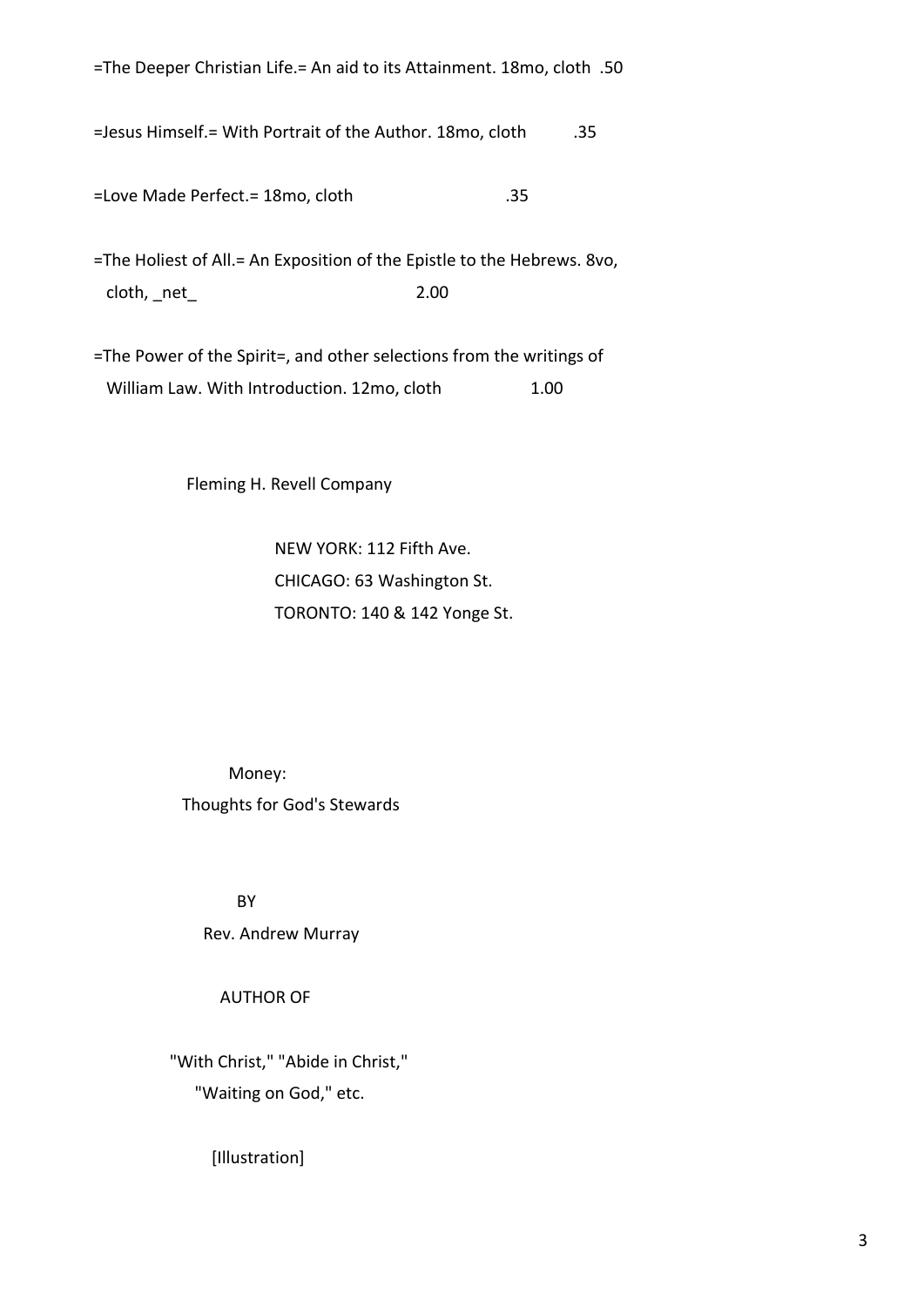New York Chicago Toronto

Fleming H. Revell Company

MDCCCXCVII

 Copyright, 1897 BY FLEMING H. REVELL COMPANY

# **CONTENTS**

PAGE

| L CHRIST'S ESTIMATE OF MONEY    |    |
|---------------------------------|----|
| IL THE HOLY SPIRIT AND MONEY    | 24 |
| III. THE GRACE OF GOD AND MONEY | 42 |
| IV. THE POVERTY OF CHRIST       |    |

[Illustration]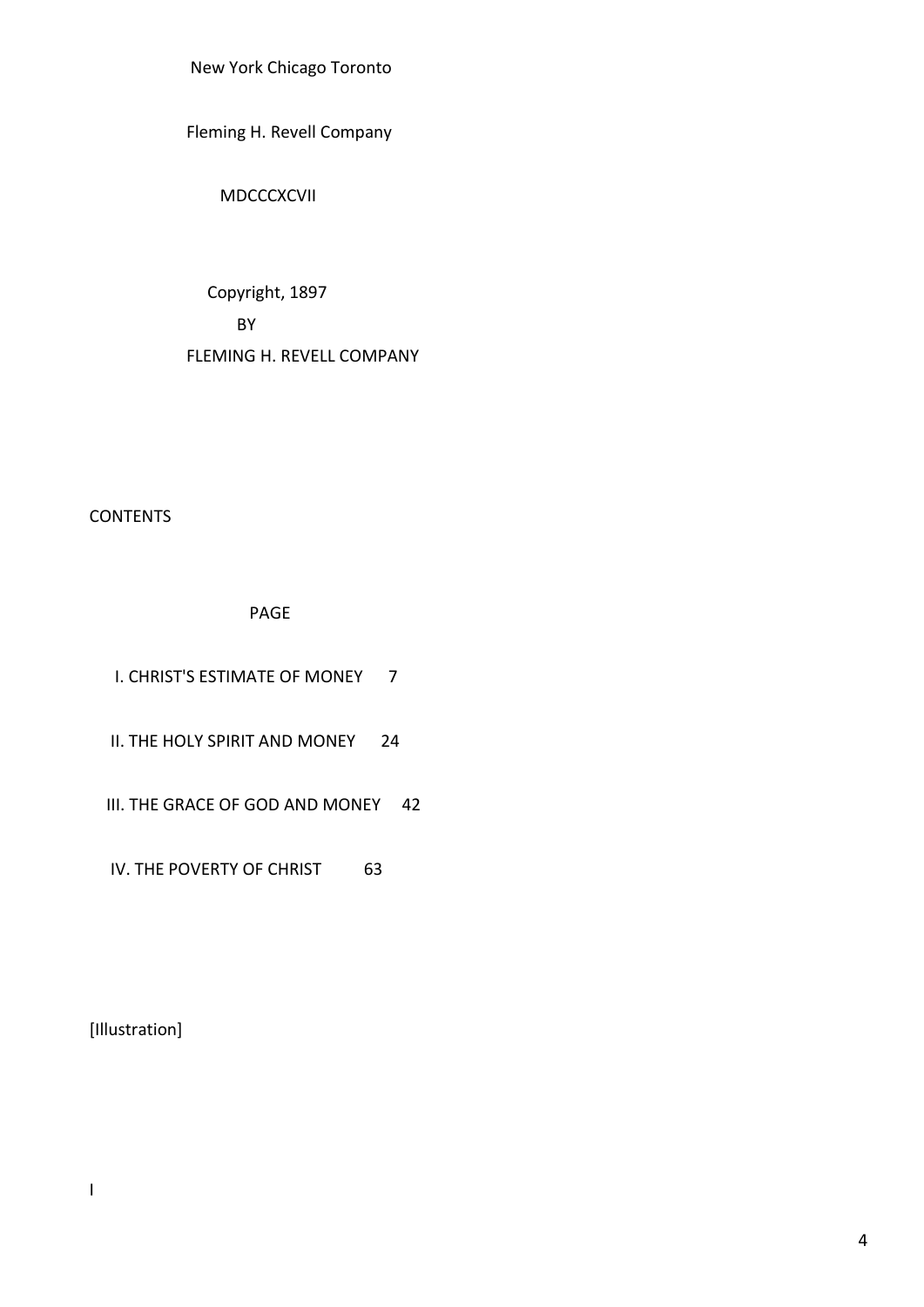#### CHRIST'S ESTIMATE OF MONEY

 "Jesus beheld how the people cast money into the treasury: and many that were rich cast in much. And a certain poor widow came, and cast in a farthing. Jesus called His disciples, and saith unto them, This poor widow hath cast more in than all: for all they did cast in of their abundance; but she of her want did cast in all that she had, even all her living."-- Mark xii. 41.

In all our religion and our Bible study, it is of the greatest consequence to find out what the mind of Christ is, to think as He thought, and to feel just as He felt. There is not a question that concerns us, not a single matter that ever comes before us, but we find in the words of Christ something for our guidance and help. We want to-day to get at the mind of Christ about Money; to know exactly what He thought, and then to think and act just as He would do. This is not an easy thing. We are so under the influence of the world around us, that the fear of becoming utterly unpractical if we thought and acted just like Christ, easily comes upon us. Let us not be afraid; if we really desire to find out what is His mind, He will guide us to what He wants us to think and do. Only be honest in the thought: I want to have Christ teach me how to possess and how to use my money.

Look at Him for a moment sitting here over against the treasury, watching the people putting in their gifts. Thinking about money in the church, looking after the collection: we often connect that with Judas, or some hard-worked deacon, or the treasurer or collector of some society. But see here--Jesus sits and watches the collection. And as He does it, He weighs each gift in the balance of God, and puts its value on it. In heaven He does this still. Not a gift for any part of God's work, great or small, but He notices it, and puts its value on it for the blessing, if any, that it is to bring in time or eternity. And He is willing, even here on earth in the waiting heart, to let us know what He thinks of our giving. Giving money is a part of our religious life, is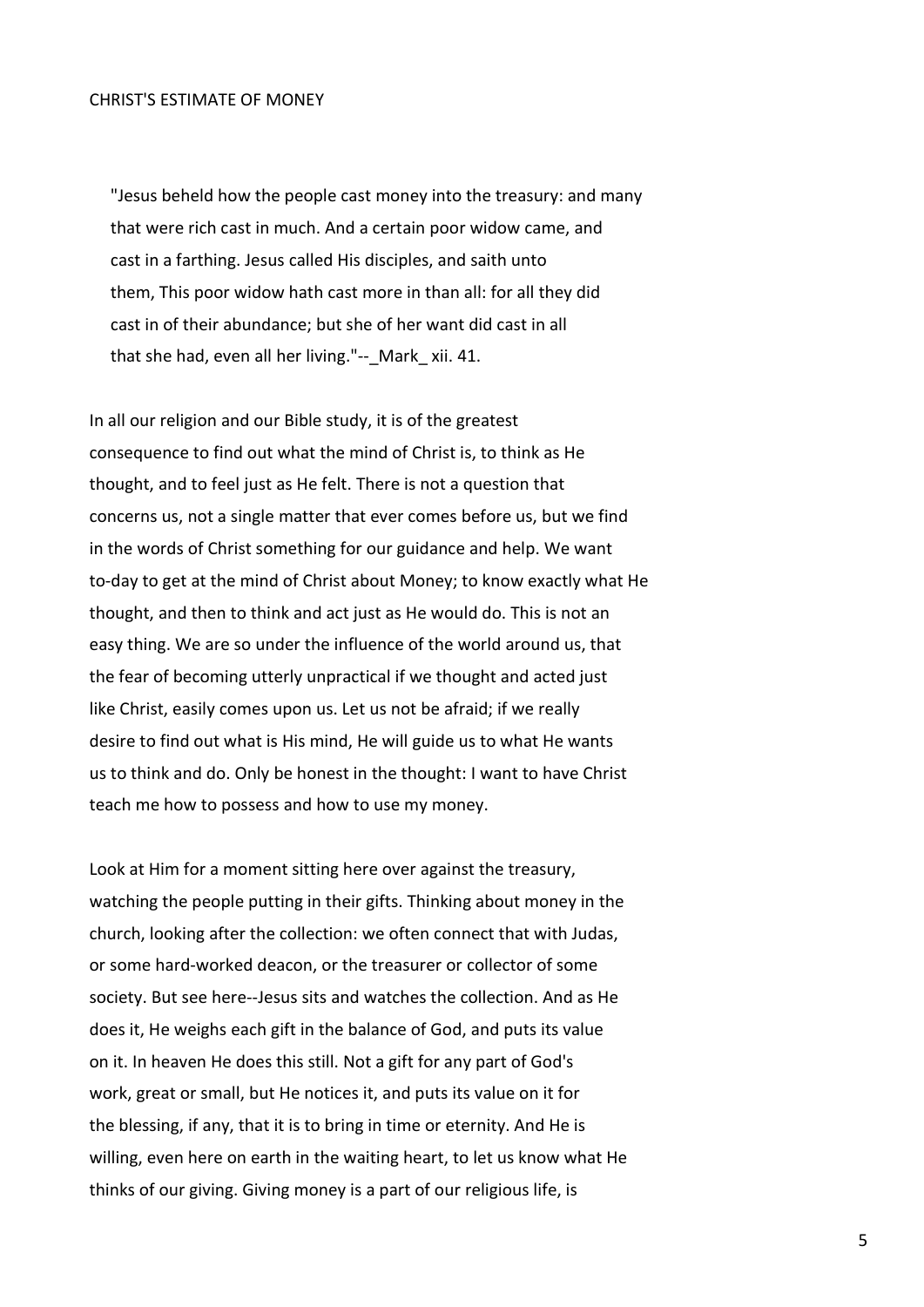watched over by Christ, and must be regulated by His word. Let us try and discover what the scriptures have to teach us.

\_1. Money giving a sure test of character.\_

In the world money is the standard of value. It is difficult to express all that money means. It is the symbol of labor and enterprise and cleverness. It is often the token of God's blessing on diligent effort. It is the equivalent of all that it can procure of the service of mind or body, of property or comfort or luxury, of influence and power. No wonder that the world loves it, seeks it above everything, and often worships it. No wonder that it is the standard of value not only for material things, but for man himself, and that a man is too often valued according to his money.

It is, however, not only thus in the kingdom of this world, but in the kingdom of heaven too, that a man is judged by his money, and yet on a different principle. The world asks, what does a man own? Christ, how does he use it? The world thinks more about the money getting; Christ about the money giving. And when a man gives, the world still asks, what does he give? Christ asks, how does he give? The world looks at the money and its amount, Christ at the man and his motive. See this in the story of the poor widow. Many that were rich cast in much; but it was out of their abundance; there was no real sacrifice in it; their life was as full and comfortable as ever, it cost them nothing. There was no special love or devotion to God in it; part of an easy and traditional religion. The widow cast in \_a farthing\_. Out of her want she cast in all that she had, even all her living. She gave all to God without reserve, without holding back anything, she gave all.

How different our standard and Christ's. We ask how much a man gives. Christ asks, how much he \_keeps\_. We look at the gift. Christ asks whether the gift was a sacrifice. The widow kept nothing over, she gave all; the gift won His heart and approval, for it was in the spirit of His own self-sacrifice, who, being rich, became poor for our own sakes.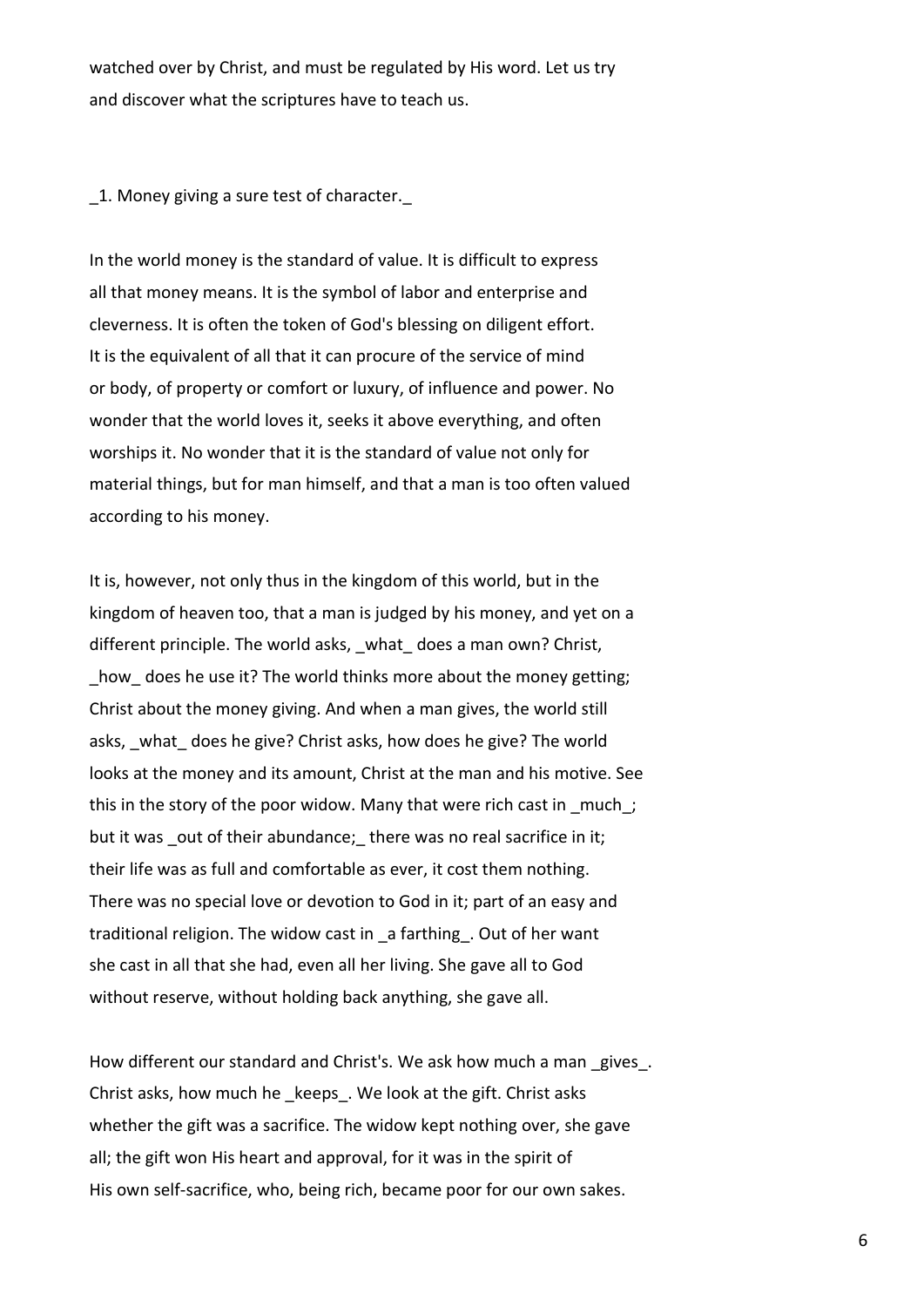They--out of their abundance--cast in much: She, out of her want--all that she had.

But if our Lord wanted us to do as she did, why did He not leave a clear command? How gladly then would we do it. Ah! there you have it. You want a command to make you do it: that would just be the spirit of the world in the church looking at what we give, at our giving all. And that is just what Christ does not wish and will not have. He wants the generous love that does it unbidden. He wants every gift to be a gift warm and bright with love, a true free will offering. If you want the Master's approval as the poor widow had it, remember one thing: you must put all at His feet, hold all at His disposal. And that, as the spontaneous expression of a love that, like Mary's, cannot help giving, just because it loves.

All my money giving--what a test of character! Lord Jesus! Oh give me grace to love Thee intently, that I may know how to give.

2. Money giving a great means of grace.

Christ called His disciples to come and listen while He talked to them about the giving He saw there. It was to guide their giving and ours. Our giving, if we listen to Christ with the real desire to learn, will have more influence on our growth in grace than we know.

The spirit of the world, "the lust of the flesh, the lust of the eye, and the pride of life." Money is the great means the world has for gratifying its desires. Christ has said of His people, "they are not of the world, as I am not of the world." They are to show in their disposal of money that they act on unworldly principle, that the spirit of heaven teaches them how to use it. And what does that spirit suggest? Use it for spiritual purposes, for what will last for eternity, for what is pleasing to God. "They that are Christ's have crucified the flesh and its lusts." One of the ways of manifesting and maintaining the crucifixion of the flesh is never to use money to gratify it. And the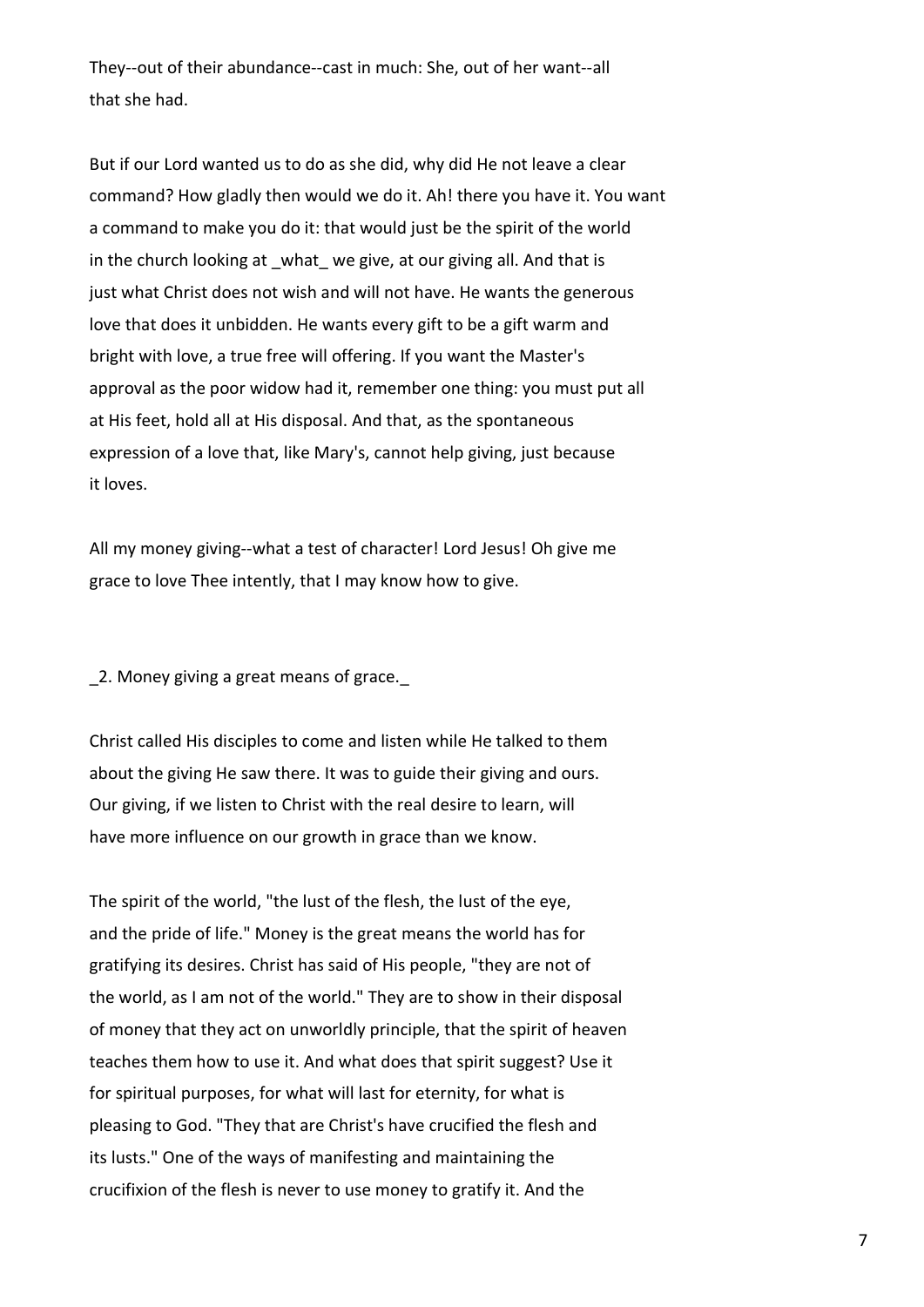way to conquer every temptation to do so, is to have the heart filled with large thoughts of the spiritual power of money. Would you learn to keep the flesh crucified--refuse to spend a penny on its gratification. As much as money spent on self, may nourish and strengthen and comfort self, money sacrificed to God may help the soul in the victory that overcometh the world and the flesh.

Our whole life of faith may be strengthened by the way we deal with money. Many men have to be engaged continually in making money--by nature the heart is dragged down and bound to earth in dealing with what is the very life of the world. It is faith that can give a continual victory over this temptation. Every thought of the danger of money, every effort to resist it, every loving gift to God, helps our life of faith. We look at things in the very light of God. We judge of them as out of eternity, and the money passing through our hands and devoted to God may be a daily education in faith and heavenly-mindedness.

Very specially may our money giving strengthen our life of love. Every grace needs to be exercised if it is to grow; most of all is this true of love. And--did we but know it--how our money might develop and strengthen our love, as it called us to the careful and sympathizing consideration of the needs of those around us. Every call for money, and every response we give, might be the stirring of a new love, and the aid to a fuller surrender to its blessed claims.

Money giving may be one of your choicest means of grace, a continuous fellowship with God in the renewal of your surrender of your all to Him, and in proof of the earnestness of your heart to walk before Him in self-denial, and faith and love.

\_3. Money giving a wonderful power for God.\_

What a wonderful religion Christianity is. It takes money, the very embodiment of the power of sense of this world, with its self-interest, its covetousness, and its pride, and it changes it into an instrument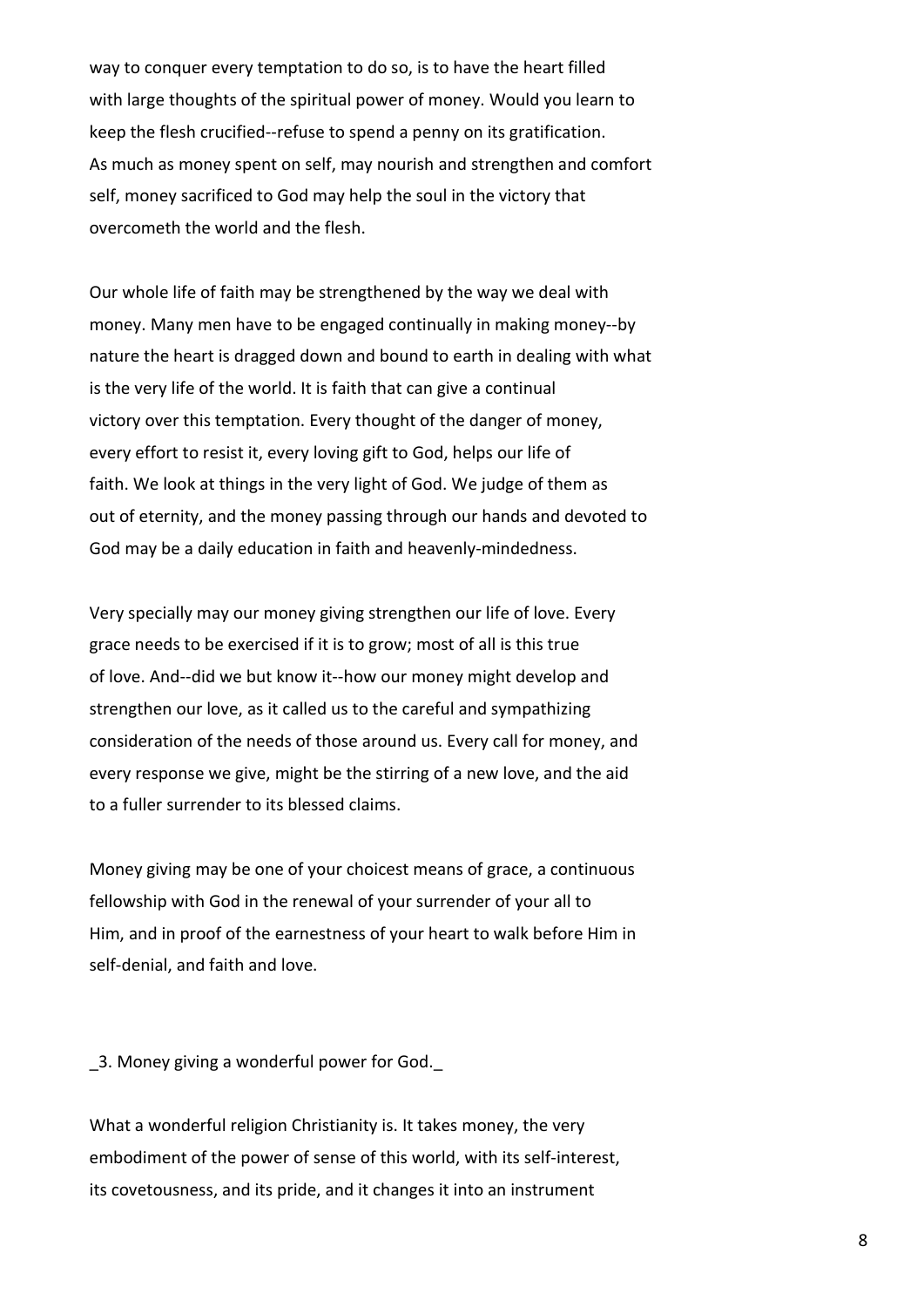for God's service and glory.

Think of the poor. What help and happiness is brought to tens of thousands of helpless ones by the timely gift of a little money from the hand of love. God has allowed the difference of rich and poor for this very purpose--that just as in the interchange of buying and selling mutual dependence upon each other is maintained among men--so in the giving and receiving of charity there should be abundant scope for the blessedness of doing and receiving good. He said, "It is more blessed to give than to receive." What a Godlike privilege and blessedness to have the power of relieving the needy and making glad the heart of the poor by gold or silver! What a blessed religion that makes the money we give away a source of greater pleasure than that which we spend on ourselves! The latter is mostly spent on what is temporal and carnal, that spent in the work of love has eternal value, and brings double happiness, to ourselves and others.

Think of the church and its work in this world; of missions at home and abroad, and the thousand agencies for winning men from sin to God and Holiness. Is it indeed true that the coin of this world, by being cast into God's treasury in the right spirit, can receive the stamp of the mint of heaven, and be accepted in exchange for heavenly blessings? It is true. The gifts of faith and love go not only into the Church's treasury, but into God's own treasury, and are paid out again in heavenly goods. And that not according to the earthly standard of value, where the question always is, How much? but according to the standard of heaven, where men's judgments of much and little, great and small, are all unknown.

Christ has immortalized a poor widow's farthing. With His approval it shines through the ages brighter than the brightest gold. It has been a blessing to tens of thousands in the lesson it has taught. It tells you that your farthing, if it be your all, that your gift, if it be honestly given (as you all ought to give to the Lord), has His approval, His stamp, His eternal blessing.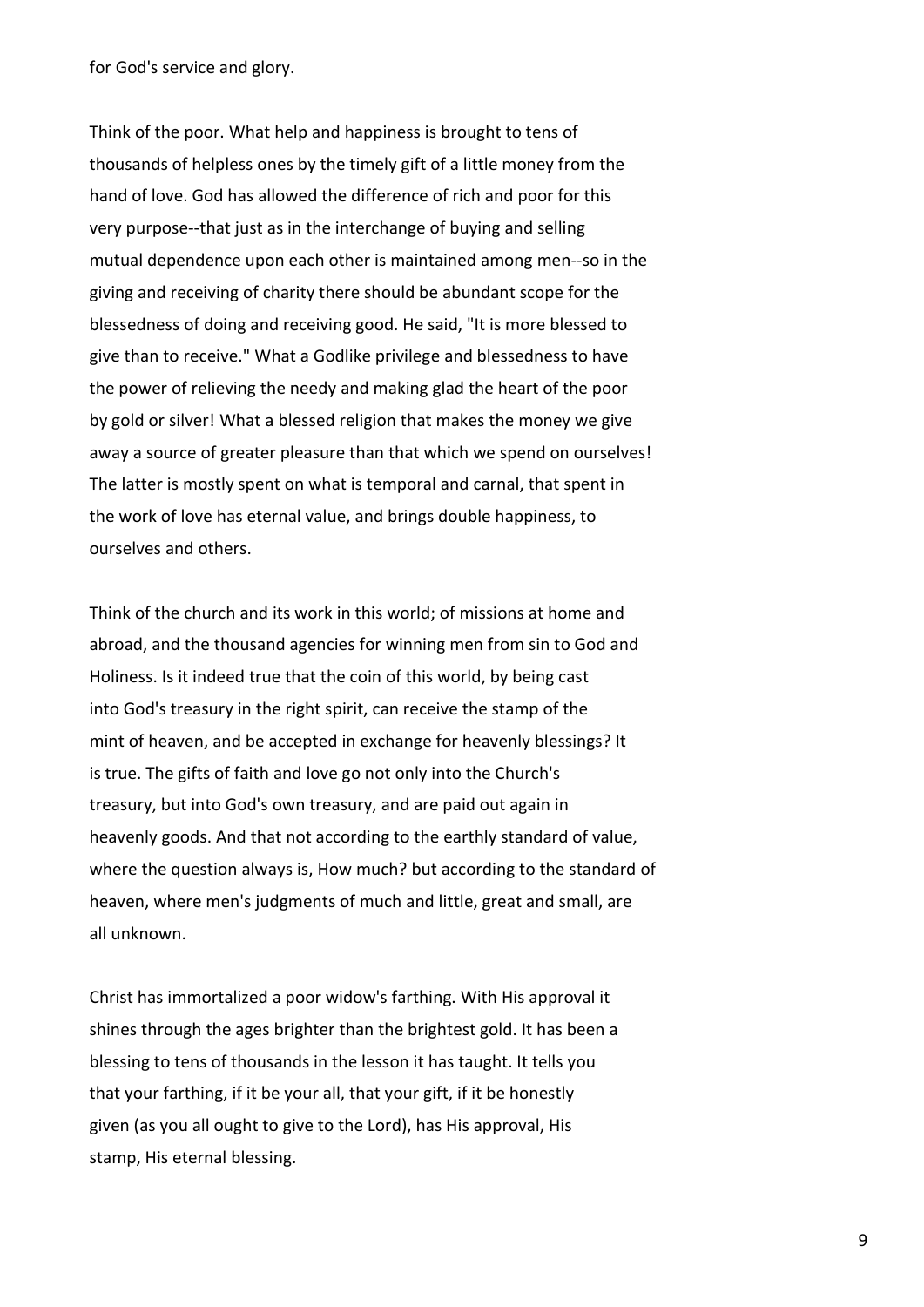If we did but take more time in quiet thoughtfulness for the Holy Spirit to show us our Lord Jesus in charge of the Heavenly Mint, stamping every true gift, and then using it for the Kingdom, surely our money would begin to shine with a new lustre. And we should begin to say--The less I can spend on myself, and the more on my Lord, the richer I am. And we shall see how, as the widow was richer in her gift and her grace than the many rich, so he is richest who truly gives all he can.

4. Money giving a continual help on the ladder to heaven.

You know how often our Lord Jesus spake of this in His parables. In that of the unjust steward He said, Make friends of the Mammon of unrighteousness, that they may receive you in the eternal habitations. In the parable of the talents He said, "Thou oughtest to have put my money." The man who had not used his talent, lost all. In the parable of the sheep and the goats, it is they who have cared for the needy and the wretched in His name, who shall hear the word--Come, ye blessed of my Father.

We cannot purchase heaven--as little with money as with works. But in your money giving, heavenly-mindedness and love to Christ, and love to men, and devotion to God's work, are cultivated and proved. The "Come, ye blessed of My Father, inherit the Kingdom," will take count of the money truly spent on Christ and his work. Our money giving must prepare us for heaven.

Oh! how many there are who if heaven and holiness could be bought for a thousand pounds would give it. No money can buy those. But if they only knew, money can wondrously help on the path of holiness and heaven. Money given in the spirit of self-sacrifice, and love, and faith in Him who has paid all, brings a rich and eternal reward. Day by day give as God blesses and as He asks--it will help to bring heaven nearer to you, it will help to bring you nearer to heaven.

The Christ who sat over against the treasury is my Christ. He watches my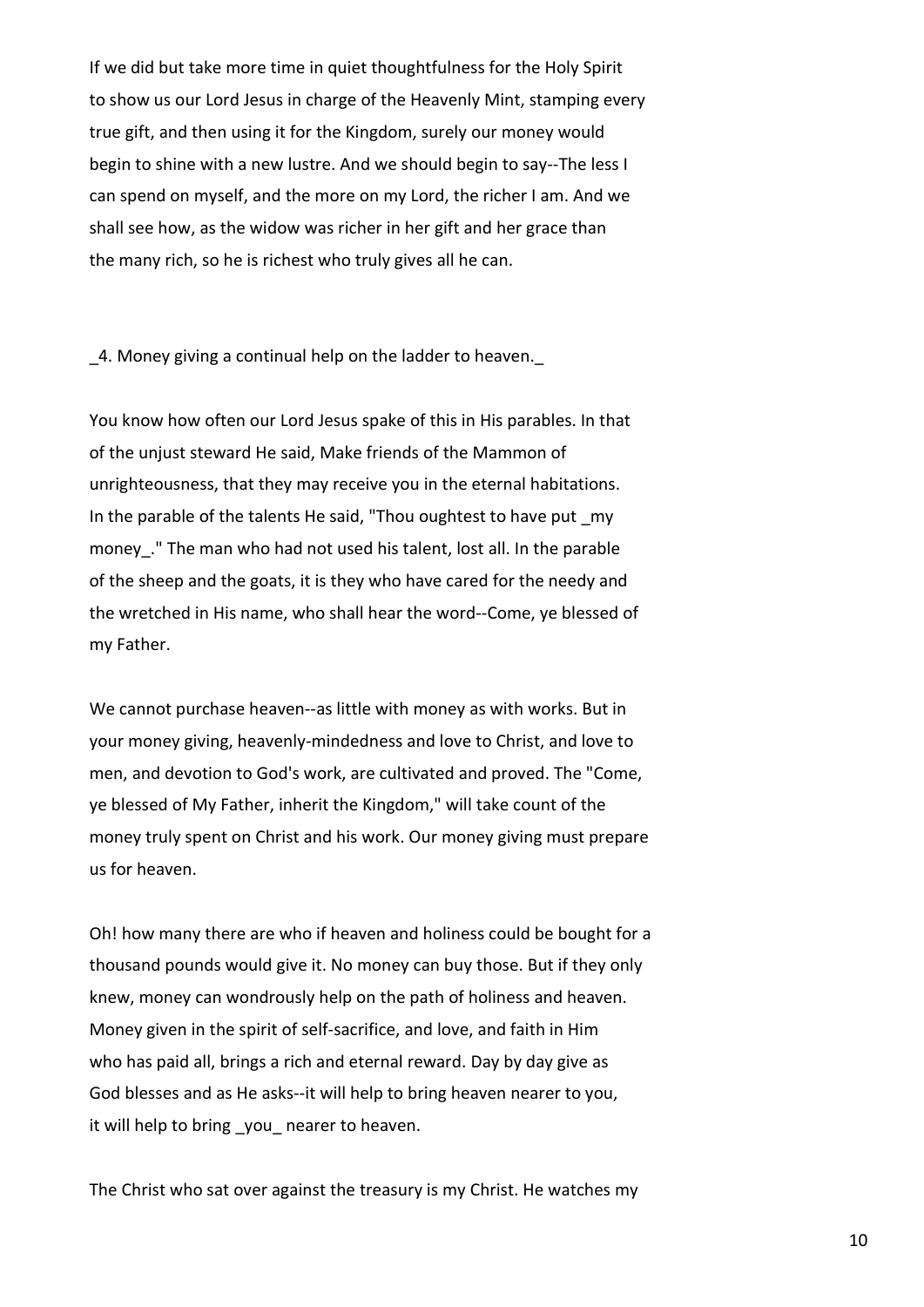gifts. What is given in the spirit of whole-hearted devotion and love He accepts. He teaches His disciples to judge as He judges. He will teach me how to give--how much, how lovingly, how truthfully.

Money--this is what I want to learn from Him above all--money, the cause of so much temptation and sin, and sorrow and eternal loss; money, as it is received and administered and distributed at the feet of Jesus, the Lord of the Treasury, becomes one of God's choicest channels of grace to myself and to others. In this, too, we are more than conquerors through Him who loved us.

Lord! give Thy Church, in her poverty, give us all, the spirit of the poor widow.

[Illustration]

II

# THE HOLY SPIRIT AND MONEY

When the Holy Spirit came down at Pentecost to dwell in men, He assumed the charge and control of their whole life. They were to be or do nothing that was not under His inspiration and leading. In everything they were to move and live and have their being "in the Spirit," to be wholly spiritual men. Hence it followed as a necessity that their possessions and property, that their money and its appropriations were subjected to His rule too, and that their income and expenditure were animated by new and hitherto unknown principles. In the opening chapters of the Acts we find more than one proof of the all-embracing claim of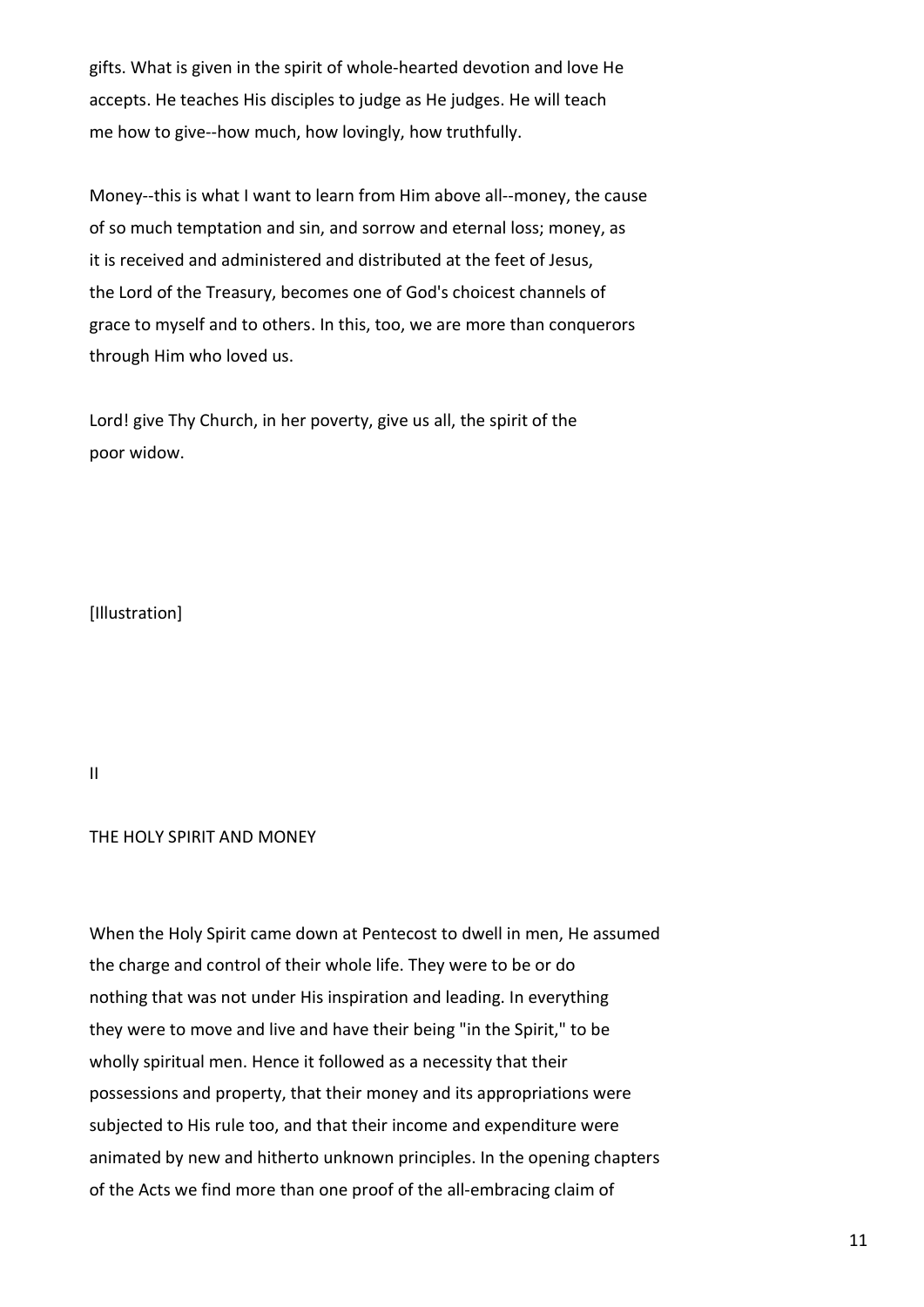the Holy Spirit to guide and judge in the disposal of money. If I want as a Christian to know how to give, let me learn here what the teaching of the Holy Spirit is as regards the place money is to have in my Christian life and in that of the Church.

First we have: The Holy Spirit taking possession of the money.

"All that believed were together, and had all things common; and they sold their possessions and goods, and parted them to all according as every man had need."--Acts ii. 44, 45. And again, Acts iv. 34: "As many as were possessors of land or houses, sold them, and brought the prices of the things that were sold, and laid them at the Apostles' feet. And Barnabas having a field, sold it, and brought the money and laid it at the Apostles' feet." Without any command or instruction, in the joy of the Holy Spirit, the joy of the love which He had shed abroad in their heart, the joy of the heavenly treasures that now made them rich, they spontaneously parted with their possessions and placed them at the disposal of the Lord and His servants.

It would have been strange had it been otherwise, and a terrible loss to the Church. Money is the great symbol of the power of happiness of this world; one of its chief idols, drawing men away from God; a never-ceasing temptation to worldliness, to which the Christian is daily exposed. It would not have been a full salvation that did not provide complete deliverance from the power of money. The story of Pentecost assures us that when the Holy Spirit comes in His fulness into the heart, then earthly possessions lose their place in it, and money is only valued as a means of proving our love and doing service to our Lord and our fellow men. The fire from heaven that finds a man upon the altar and consumes the sacrifice, finds his money too, and makes it all ALTAR GOLD, holy to the Lord.

We learn here the true secret of Christian giving, the secret, in fact, of all true Christian living--the joy of the Holy Ghost. How much of our giving then has there been in which this element has been too much lacking. Habit, example, human argument and motive, the thought of duty,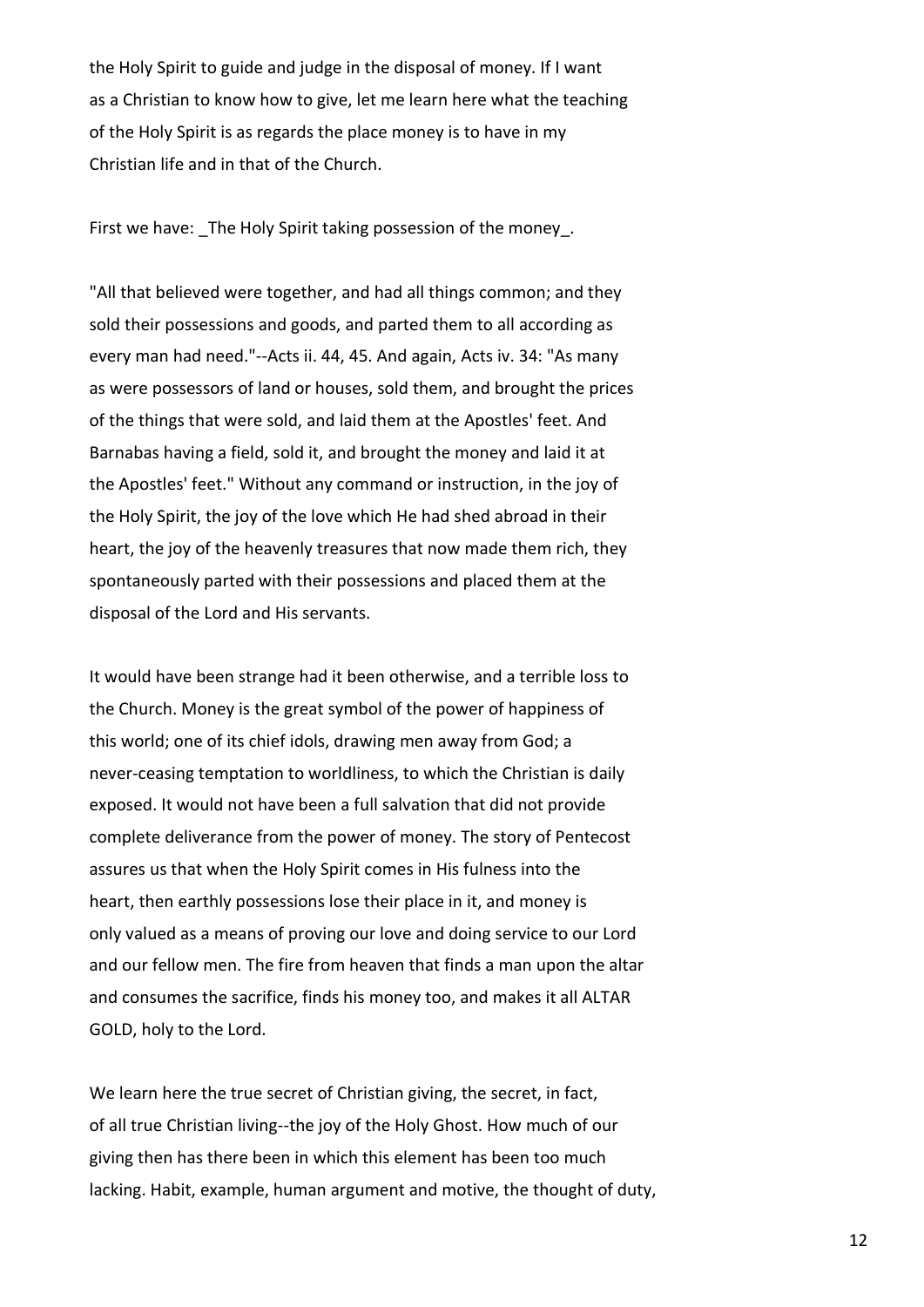or the feeling of the need around us, have had more to do with our charities than the power and love of the Spirit. It is not that what has just been mentioned is not needful. The Holy Spirit makes use of all these elements of our nature in stirring us to give. There is a great need for inculcating principles and fixed habits in regard to giving. But what we need to realize is that all this is but the human side, and cannot suffice if we are to give in such measure and spirit as to make every gift a sweet-smelling sacrifice to God and a blessing to our own souls. The secret of true giving is the joy of the Holy Ghost.

The complaint in the Church as to the terrible need of more money for God's work, as to the terrible disproportion between what God's people spend on themselves and devote to their God, is universal. The pleading cry of many of God's servants who labor for the poor and the lost, is often heart-piercing. Let us take to heart the solemn lesson: this is simply a proof of the limited measure in which the power of the Holy Spirit is known among believers. Let us for ourselves pray most fervently, that our whole life may be so lived in the joy of the Holy Spirit, a life so absolutely yielded to Him and His rule, that all our giving may be a spiritual sacrifice, through Jesus Christ.

Our second Pentecostal lesson on money we find in Acts iii. 6: "Then Peter said, silver and gold have I none, but what I have that give I thee. In the name of Jesus Christ of Nazareth, walk!" Here it is: \_The Holy Spirit dispensing with money\_.

Our first lesson was: The Church of Pentecost needs money for its work; the Spirit of Pentecost provides money; money may be at once a sure proof of the Spirit's mighty working, and a blessed means of opening the way for His fuller action.

But there is a danger ever near. Men begin to think that money is the great need; that abundance of money coming in is a proof of the Spirit's presence; that money must be strength and blessing. Our second lesson dissipates these illusions, and teaches us how the power of the Spirit can be shown where there is no money. The Holy Spirit is the mighty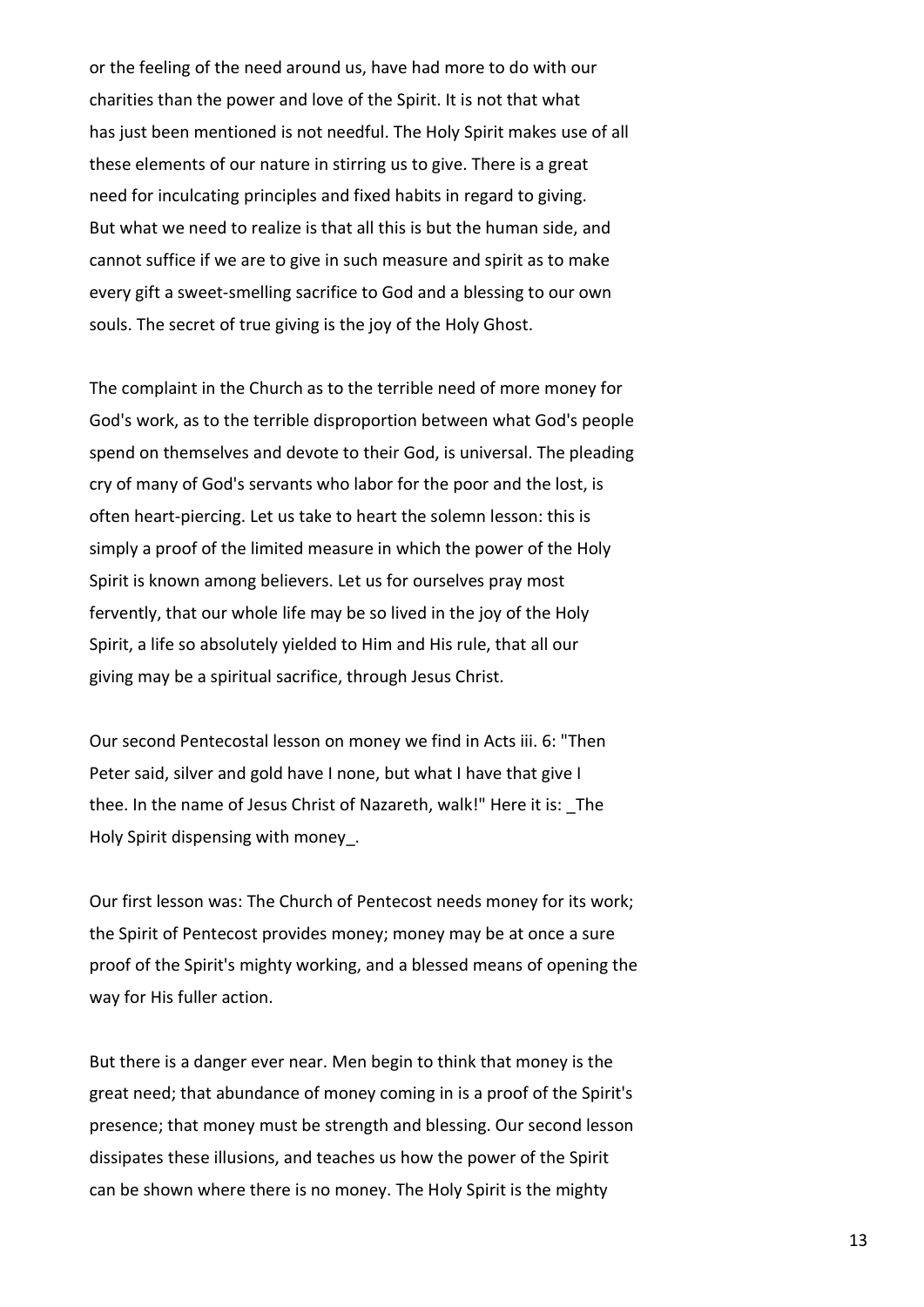power of God, now condescending to use the money of His saints, then again proving how divinely independent He is of it. The Church must yield herself to be guided into this double truth; the Holy Spirit claims all its money; the Holy Spirit's mightiest works may be wrought without it. The Church must never beg for money as if this were the secret of her strength.

See these Apostles, Peter and John, penniless in their earthly poverty, and yet by virtue of their poverty, mighty to dispense heavenly blessings. "Poor, yet making many rich." Where had they learned this? Peter says, "Silver and gold have I none; in the name of Jesus Christ, walk." It points us back to the poverty which Christ had enjoined upon them, and of which He had set them the wonderful example. By his holy poverty He would prove to men what a life of perfect trust in the Father, is how the possession of heavenly riches makes independent of earthly goods, how earthly poverty fits the better for holding and for dispensing eternal treasures. The inner circle of His disciples found in following the footsteps of His poverty the fellowship of His power. The Apostle Paul was taught by the Holy Spirit the same lesson. To be ever in external things, utterly loose even from earth's lawful things, is a wonderful, he almost appears to say, an indispensable help in witnessing to the absolute reality and sufficiency of the unseen heavenly riches.

We may be sure that as the Holy Spirit begins to work in power in His Church, there will again be seen His mighty operation in the possession of His people. Some will again by their giving make themselves poor, in the living faith of the incomprehensible worth of their heavenly heritage, and the fervent joy the Spirit gives them in it. And some who are poor and in great straits with their work for God will learn to cultivate more fully the joyful consciousness: "Silver and gold have I none: what I have I give: in the name of Jesus Christ, walk." And some who are not called to give all, will yet give with an unknown liberality, because they begin to see the privilege of giving all, and long to come as near as they can. And we shall have a Church, giving willingly and abundantly, and yet not for a moment trusting in its money, but honoring those most who have the grace and the strength to be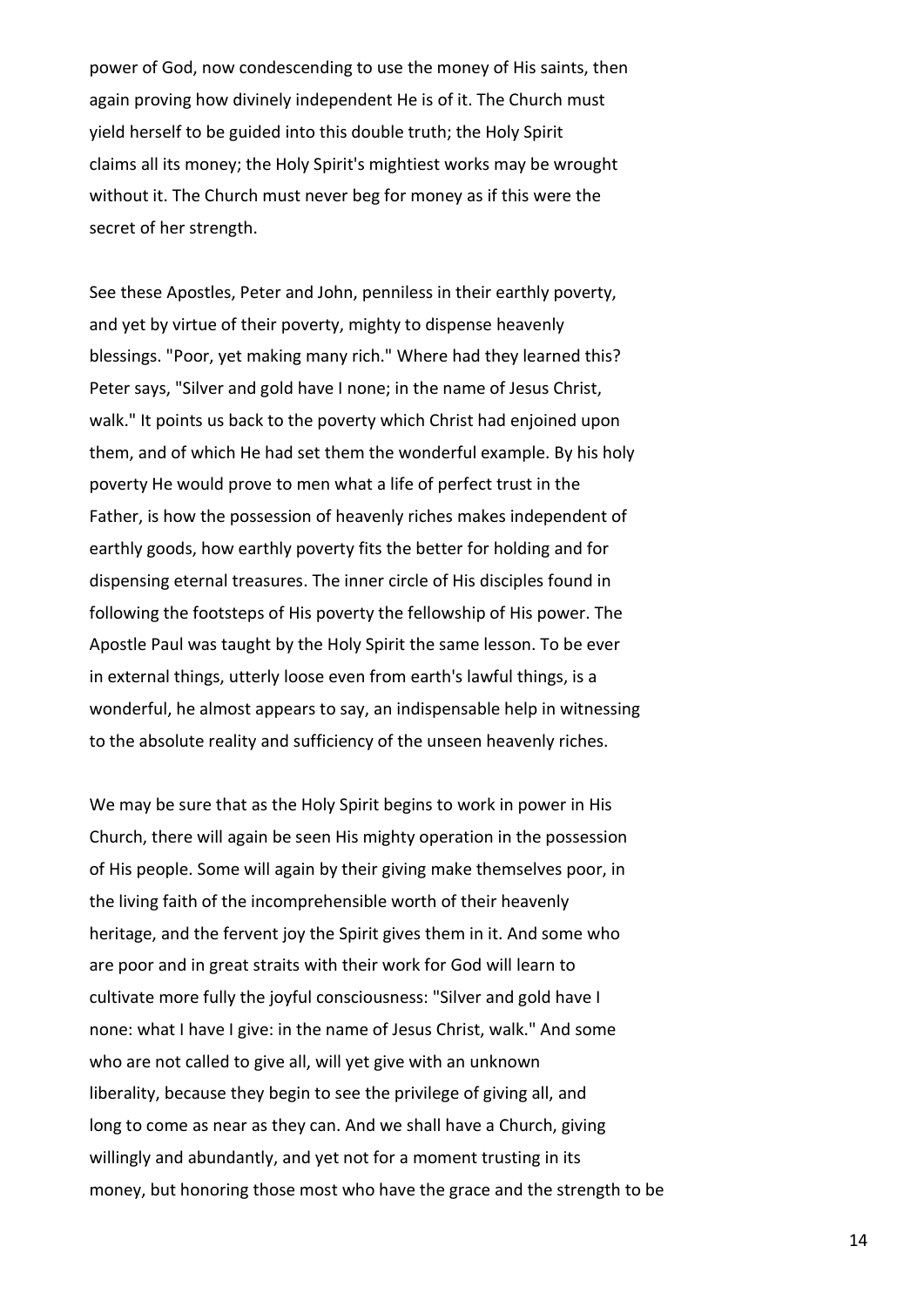followers of Jesus Christ in His poverty.

Our third lesson is: The Holy Spirit testing the money. All the money that is given, even in a time when the Holy Spirit is moving mightily, is not given under His inspiration. But it is all given under His holy supervision, and He will from time to time, to each heart that honestly yields to Him, reveal what there may be wanting or wrong. Listen: "Barnabas having a field, sold it, and brought the money. \_But\_ Ananias sold a possession and kept back part of the price, and brought a certain part, and laid it at the Apostles' feet." Ananias brought his gift, and with his wife was smitten dead. What can have made the gift such a crime? He was a deceitful giver. He kept back part of the price. He professed to give all, and did not. He gave with half a heart and unwillingly, and yet would have the credit of having given all. In the Pentecostal Church the Holy Ghost was the author of the giving: his sin was against the Holy Ghost. No wonder that it is twice written: "great fear came upon the whole Church, and upon all who heard it." If it is so easy to sin even in giving, if the Holy Spirit watches and judges all our giving, we may well beware and fear.

And what was the sin? Simply this: he did not give all he professed. This sin, not in its greatest form, but in its spirit and more subtle manifestations, is far more common than we think. Are there not many who say they have given their all to God, and yet prove false to it in the use of their money? Are there not many who say all their money is their Lord's, and that they hold it as His stewards, to dispose of it as He directs, and yet who, in the amount they spend on God's work, as compared with that on themselves, and in accumulating for the future, prove that Stewardship is but another name for ownership.

Without being exactly guilty of the sin of Judas, or Caiaphas, or Pilate in crucifying our Lord, a believer may yet partake with them in the spirit in which he acts. Even so we may be grieving the Holy Ghost, even while we condemn the sin of Ananias, by giving way to the spirit in which he acted, and withholding from God what we have professed to give Him. Nothing can save us from this danger, but the holy fear of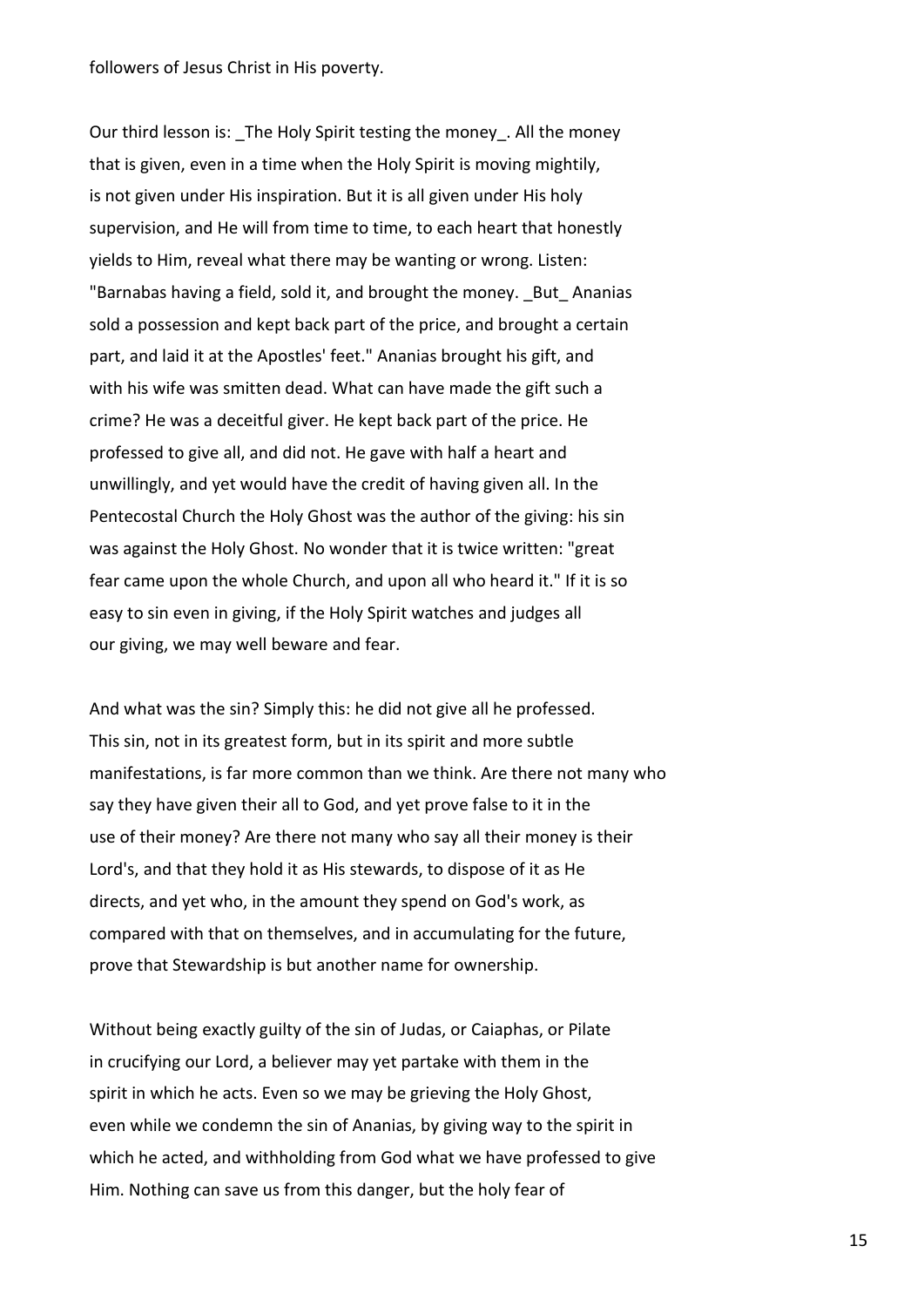ourselves, the very full and honest surrender of all our opinions, and arguments, about how much we may possess, and how much we may give, to the testing and searching of the Holy Spirit. Our giving must be in the light, if it is to be in the joy of the Holy Ghost.

And what was it that led Ananias to this sin? Most probably the example of Barnabas, the wish not to be outdone by another. Alas! how much there is of asking what men will expect from us. The thought of the judgment of men is present to us more than the judgment of God. And we forget that our gifts are accounted of God, only by what the heart gives: it is the whole-hearted giver that meets Him. How much has the Church done to foster the worldly spirit that values gifts by what they are in men's sight, in forgetfulness of what they are to Him that searches the heart.

May the Holy Spirit teach us to make every gift part and parcel of a life of entire consecration to God. This cannot be till we be filled with the Spirit: this can be, for God will fill us with His Spirit.

4. There is still a lesson, no less needful, no less solemn than that of Ananias (Acts viii. 19). The Holy Ghost rejecting Money.

"Simon offered them money, saying, 'Give me also this power.' But Peter said to him, 'Thy money perish with thee, because thou hast thought to obtain the gift of God with money.'" The attempt to gain power or influence in the Church of God by money brings perdition.

Here, more than with Ananias, it was simple ignorance of the spiritual and unworldly character of the Kingdom of Christ. How little Simon understood the men he dealt with. They needed money, they could well use it for themselves and for others. But the Holy Spirit, with the powers and treasures of the unseen world, had taken such possession of them, and so filled them, that money was as nothing. Let it perish rather than have anything to say in God's Church. Let it perish rather than for one moment encourage the thought that the rich man can acquire a place or a power which a poor man has not.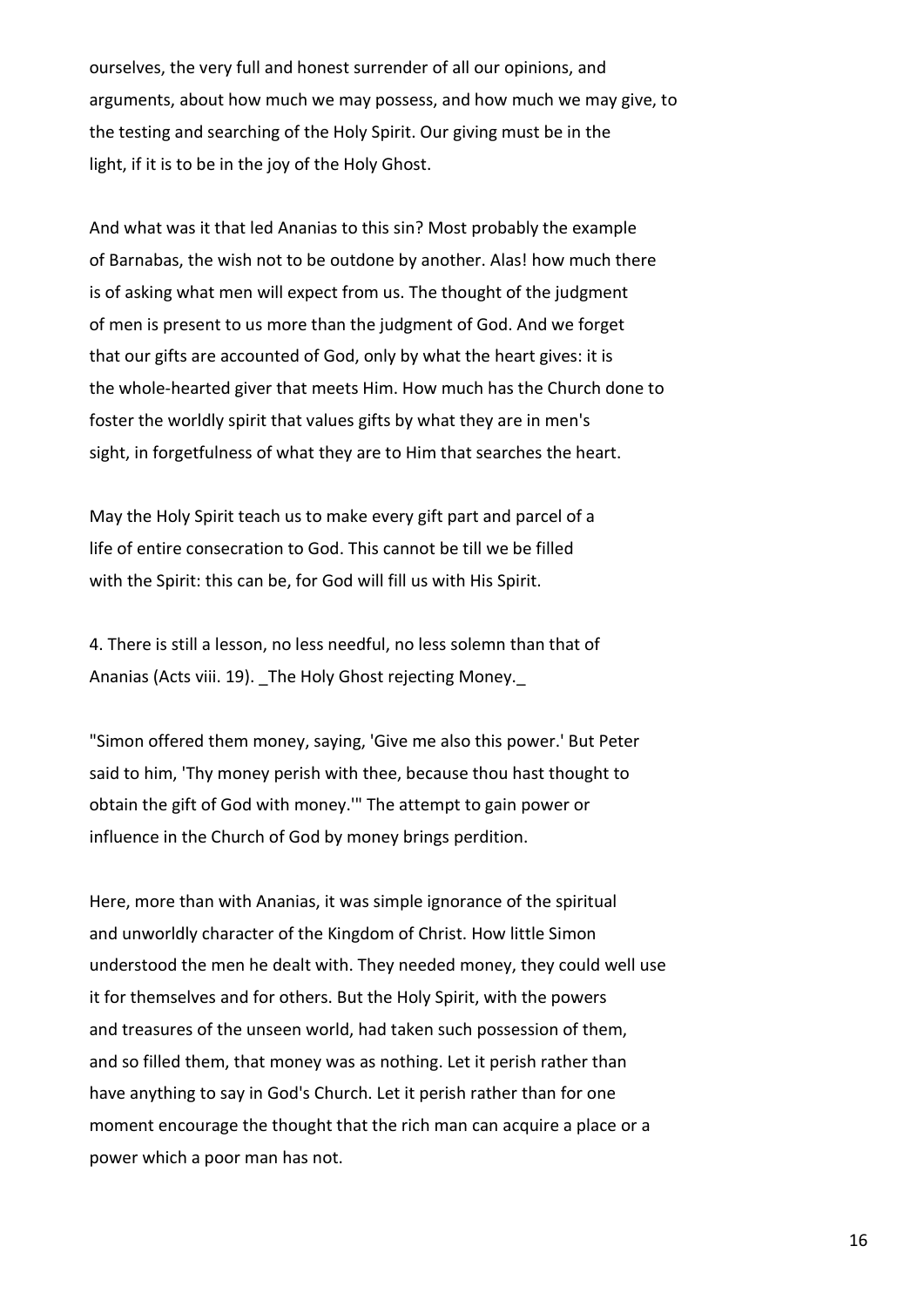Has the Church been faithful to this truth in her solemn protest against the claims of wealth? Alas! for the answer its history gives. There have been noble instances of true Apostolic succession in the maintenance of the superiority of the gift of God to every earthly consideration. But too often the rich have had an honor and an influence given them, apart from grace or godliness, which has surely grieved the Spirit and injured the Church.

The personal application is here again the matter of chief importance. Our nature has been so brought under the power of the spirit of this world, our fleshly mind, with its dispositions and habits of thought and feeling, is so subtle in its influence, that nothing can deliver us from the mighty spell that money exacts but a very full and abiding enjoyment of the Spirit's presence and working. To be entirely dead to all worldly ways of thinking, the Holy Spirit alone can give us. And He can only give it as He fills us with the very presence and power of the life of God.

Let us pray that we may have such a faith in the transcendent glory, in the absolute claim and sufficiency of the Holy Spirit as God's gift to the Church to be her strength and riches, that money may be ever kept under Christ's feet and under ours, recognizing its only worth to be for His heavenly ministry.

Blessed Lord Jesus! teach and keep us that, like Barnabas, we may lay our money all at Thy feet, and hold it all at Thy disposal. Teach and keep us that like Peter, we may rejoice in the poverty that teaches us to prove our trust in the power of Thy Spirit. Teach and keep us, lest, like Ananias, our profession of living entirely for Thee be belied, by our giving to Thee. Teach and keep us, lest, like Simon, we think that the gifts of God or power over men can be obtained by money.

Most blessed Spirit! fill us with Thyself; come and fill Thy Church with Thy living presence, and all our money shall be Thine alone.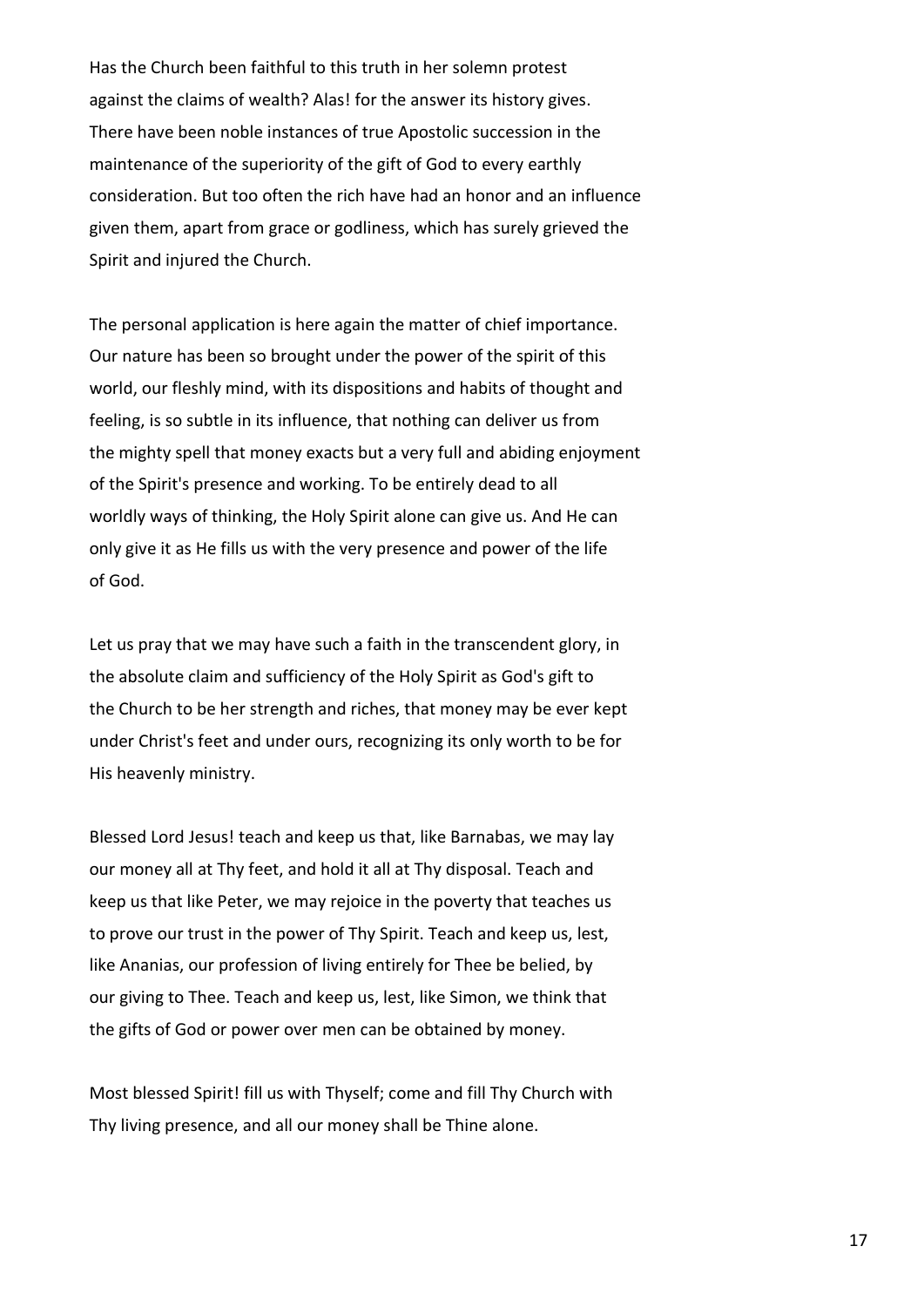# [Illustration]

III

## THE GRACE OF GOD AND MONEY

 "For ye know the grace of our Lord Jesus Christ, that though he was rich, yet for your sakes he became poor, that ye through his poverty might be rich."-- II. Corinthians, 8:9.

In this and the following chapters we have Paul's teaching on the subject of Christian giving. In connection with a collection he wishes the Corinthian Christians from among the Gentiles to make for their Jewish brethren, he opens up the heavenly worth of our earthly gifts, and unfolds principles which ought to animate us as we offer our money in God's service. He does this specially as he cites the example of the Macedonian Christians and their abounding liberality, and makes them for all time the witnesses to what God's grace can do in making the ingathering of money the occasion of the deepest joy, of the revelation of the true Christlikeness, and of abounding thanksgiving and glory to God. Let us gather up some of the principal lessons; they may help us to find the way by which our money can become increasingly a means and a proof of the progress of the heavenly life within us.

1. The Grace of God always teaches us to give. --viii. 1.

"We make known to you the grace of God which hath been given to the churches of Macedonia." In the course of the two chapters the word grace occurs eight times. Once of "the grace of our Lord Jesus Christ,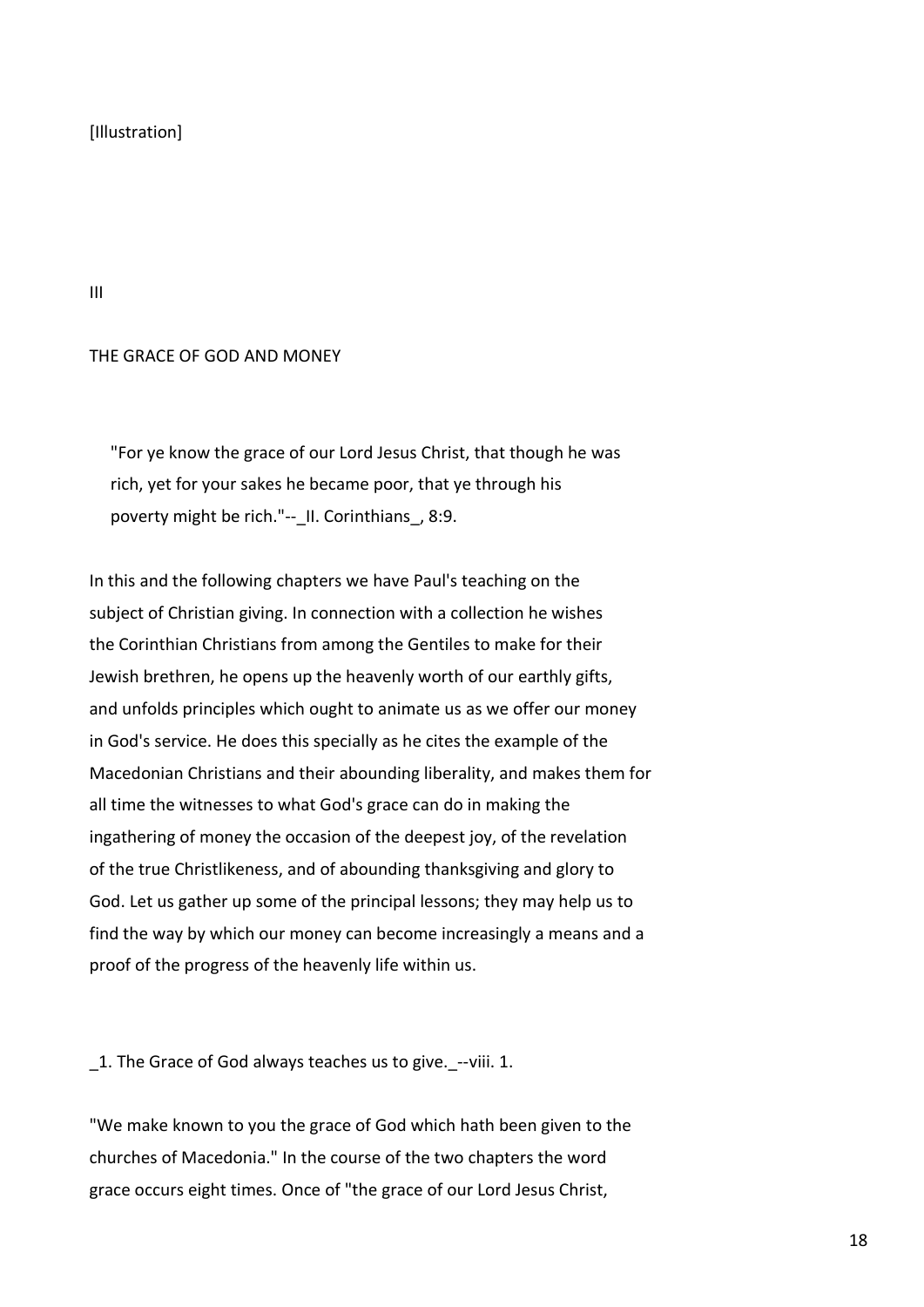who for our sakes became poor." Once of "the grace which God is able to make abound to us." The other six times of the special grace of giving.

We all think we know what the word means. It is not only used of the gracious disposition in God's heart toward us, but much more of that gracious disposition which God bestows and works in us. Grace is the force, the power, the energy of the Christian life, as it is wrought in us by the Holy Spirit. We all know the command to stand fast in grace, to grow in grace, to seek for more grace. We rejoice in the words, exceeding grace, grace abounding exceedingly, grace exceedingly abundant. We pray continually that God would increase and magnify His grace in us.

We know the law of the Christian life: that no grace can be truly known or increased, except by acting it out. Let us learn here that the use of our money for others is one of the ways in which grace can be expressed and strengthened. The reason is clear. Grace in God is His compassion on the unworthy. His grace is wondrously free. It is always giving, without regard to merit. God finds His life and His delight in giving. And when His grace enters the heart, it cannot change its nature: whether in God or man, grace loves and rejoices to give. And grace teaches a man to look upon this as the chief value of his money--the Godlike power of doing good, even at the cost of enriching others by impoverishing ourselves.

Let us learn the lessons. If we have God's grace in us it will show itself in giving. If we want new grace, we must exercise what we have in giving. And in all we give we ought to do it in the consciousness of the grace of God that works it in us.

2. The Grace of God teaches to give liberally. --v. 2.

"Their deep poverty abounded unto the riches of their liberality, for according to their power, yea, beyond their power, they gave of their own accord, beseeching us with much entreaty in regard of this grace."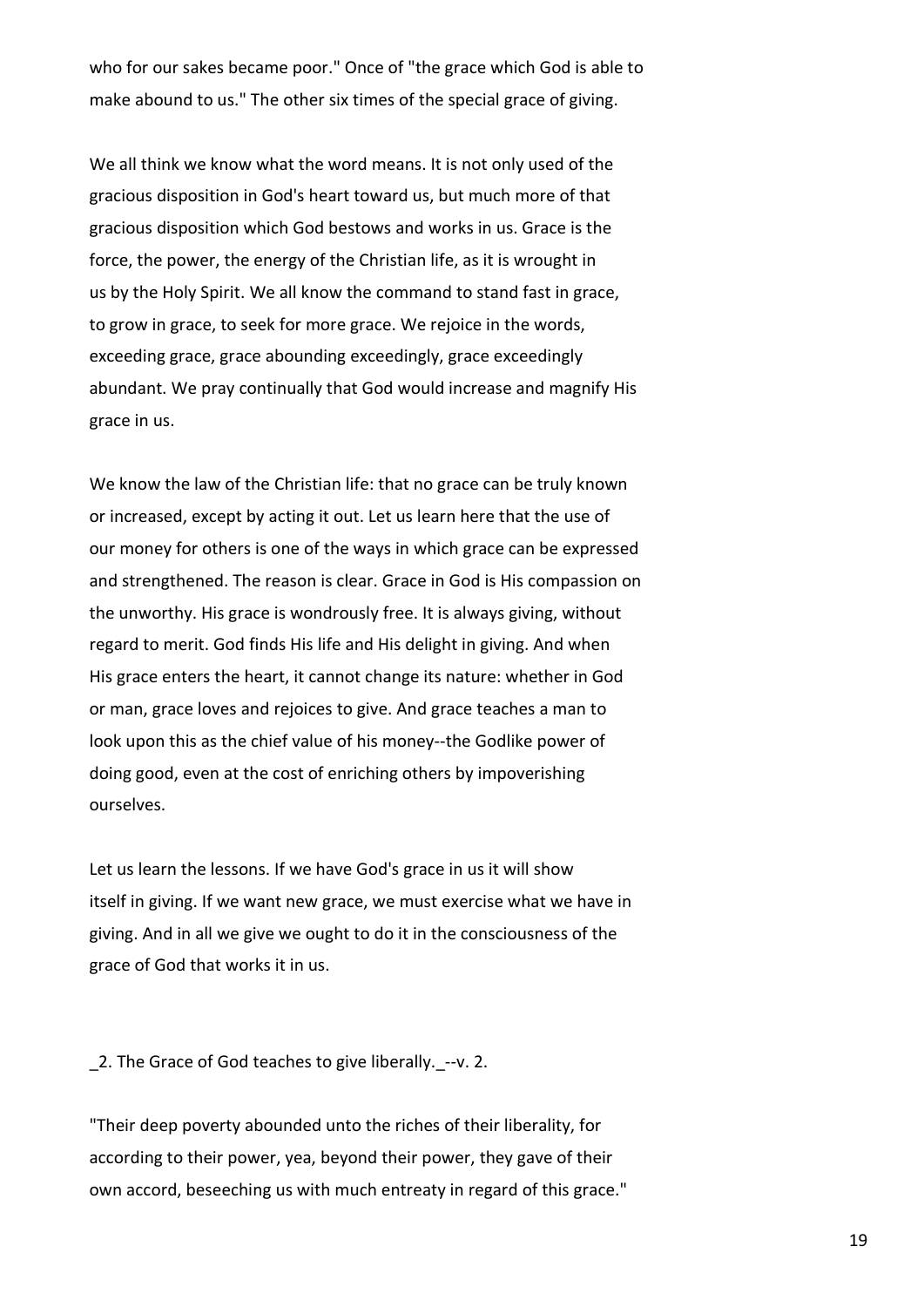What a sight! And what a proof of the power of grace! These newly converted Gentiles in Macedonia hear of the need of their Jewish brethren in Jerusalem--men unknown and despised--and at once are ready to share with them what they have. Of their own accord, they so give beyond their power, that Paul refuses to accept their gifts: with much entreaty they implore and persuade him to accept the gift. "Their deep poverty abounded unto the riches of their liberality."

It is remarkable how much more liberality there is among the poor than the rich. It is as if they do not hold so fast what they have: they more easily part with all; the deceitfulness of riches has not hardened them; they have learned to trust God for to-morrow. Their liberality is not indeed what men count such; their gifts are but small. Men say it does not cost them much to give all; they are so accustomed to have little. And yet the very fact of their giving it more easily is what makes it precious to God; it shows the childlike disposition that has not yet learned to accumulate and to hold fast. God's way in His kingdom of grace on earth is ever from below, upwards. "Not many wise and not many noble are called. God has chosen the weak and the base things." And even so He has chosen the poor in this world, as they give out of their deep poverty, to teach the rich what liberality is.

"\_Far beyond their power\_ gave they of their own accord, beseeching us with much entreaty that we would receive the gift." If this spirit were to pervade our churches and men of moderate means and of large possessions were to combine with the poor in their standard of giving, and the Macedonian example became the law of Christian liberality, what means would not flow in for the service of the kingdom.

3. The Grace of God teaches to give joyfully.

"The abundance of their joy abounded unto the riches of their liberality." (v. 2.) In the Christian life joy is the index of health and whole-heartedness. It is not an experience for times and seasons: it is the abiding proof of the presence and enjoyment of the Saviour's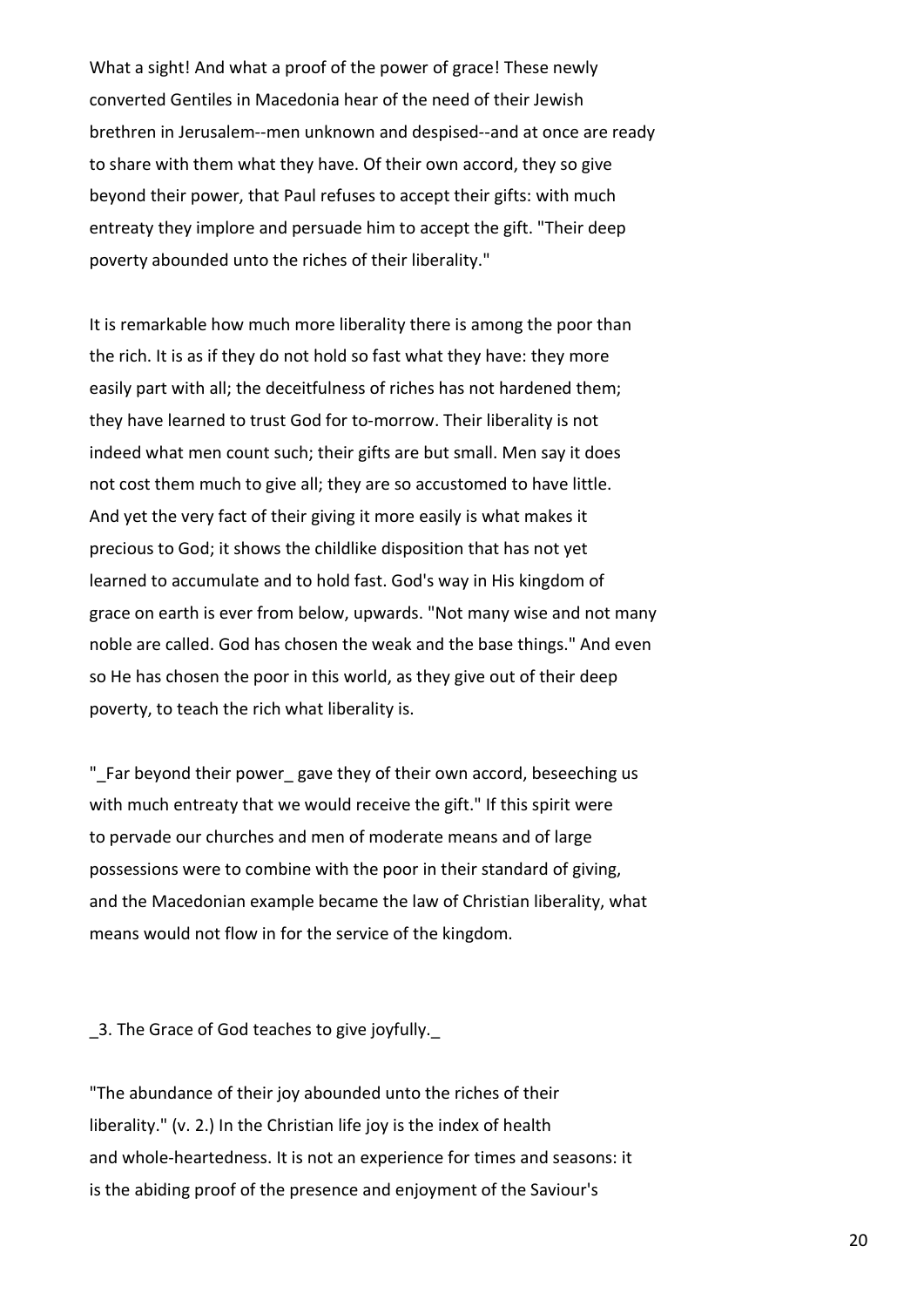love. No less than our spiritual exercises, it is meant to pervade our daily duties and our times of trial: "a joy that no man taketh from you." And so it inspires our giving, making the offering of our money a sacrifice of joy and thanksgiving. And as we give joyfully, it becomes itself a new fountain of joy to us, as a participation in the joy of Him who said "It is more blessed to give than to receive."

The blessedness of giving: would that men believed how sure this way to unceasing joy is, to be ever giving as God lives to give. Of the day when Israel brought its gifts for the temple, it is said "then the people rejoiced, because with a perfect heart they offered willingly to the Lord; and David the King also rejoiced with great joy." That is a joy we may carry with us through life and through each day, unceasingly dispensing our gifts of money, our lives or service all around. God has implanted the instinct of happiness deep in every creature; it cannot help being drawn to what gives happiness. Let us get our hearts filled with the faith of the joy of giving: that joy will make to rich and poor our calls to give among our most precious privileges; it will be true of us, "and the abundance of their joy abounded to the riches of their liberality."

\_4. The Grace of God makes our giving part of our surrender to our Lord.

Paul says of their giving (v. 5), they not only did this, "but first they gave their own selves to the Lord." In this sentence we have one of the most beautiful expressions for what is needed to salvation, and what it is in which full salvation consists. A man who has given himself to the Lord: that comprises all our Lord asks of us; all the rest He will do. The expression is nowhere else found in Scripture; we owe it to this dealing with the matter of the collection. It tells us that giving money will have no value, except we first give ourselves; that all our giving must just be the renewal and carrying out of the first great act of self surrender; that each new gift of money may be a renewal of the blessedness of entire consecration.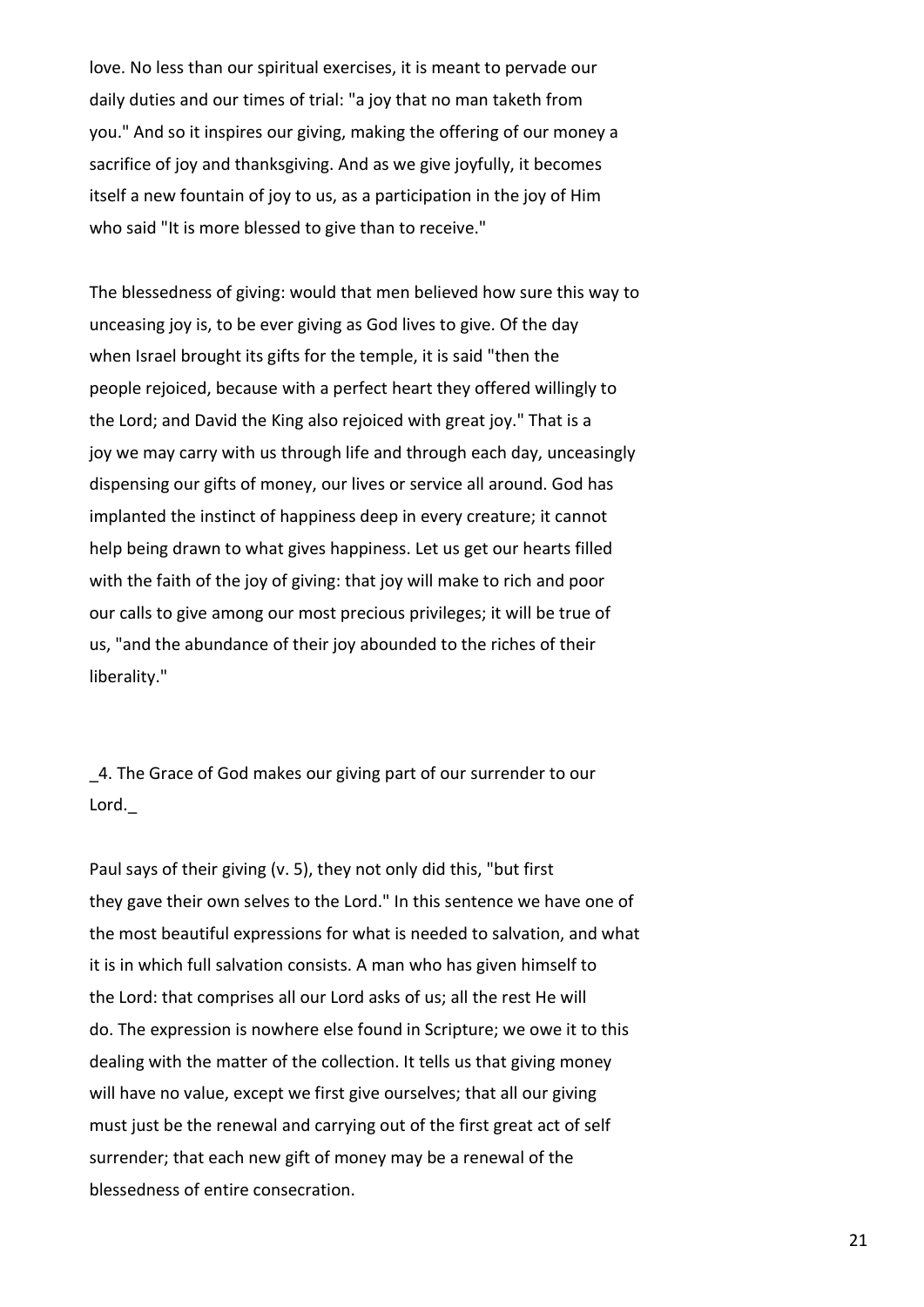It is only this thought that can lift our giving out of the ordinary level of Christian duty, and make it truly the manifestation and the strengthening of the grace of God in us. We are not under the law, but under grace. And yet so much of our giving, whether in the church plate, or on the subscription list, or on special occasions, is done as a matter of course, without aught of the direct relation to our Lord. A truly consecrated life is a life moment by moment in His love; it is this that will bring us to what appears so difficult, ever to give in the right spirit and as an act of worship. It is this will make "the abundance of our joy abound to the riches of our liberality."

5. The Grace of God makes our giving part of the Christlike life. --v. 9.

"See that ye abound in this grace also, for ye know the grace of our Lord Jesus Christ, that though He was rich, yet for our sakes He became poor." Every branch and leaf and blossom of the mightiest oak derives its life from the same strong root that bears the stem. The life in the tiniest bud is the same as in the strongest branch. We are branches in Christ the Living Vine; the very life that lived and worked in Him. Of what consequence that we should know well what His life is, that we may intelligently and willingly yield to it. Here we have one of its deepest roots laid open; "Though he was rich, yet for your sakes he became poor, that ye through His poverty might become rich." To enrich and bless us, He impoverished Himself. That was why the widow's mite pleased Him so; her gift was of the same measure as His: "She cast in all she had." This is the life and grace that seeks to work in us; there is no other mould in which the Christ-life can be cast. "See that ye abound \_in this grace also; for ye know the grace of our Lord Jesus, that he became poor." How little did the Macedonian Christians know that they were, in their deep poverty, and in the riches of their liberality, giving beyond their power, just acting out what the Spirit and grace of Jesus was working in them. How little we would have expected that the simple gift of these poor people would become the text of such high and holy and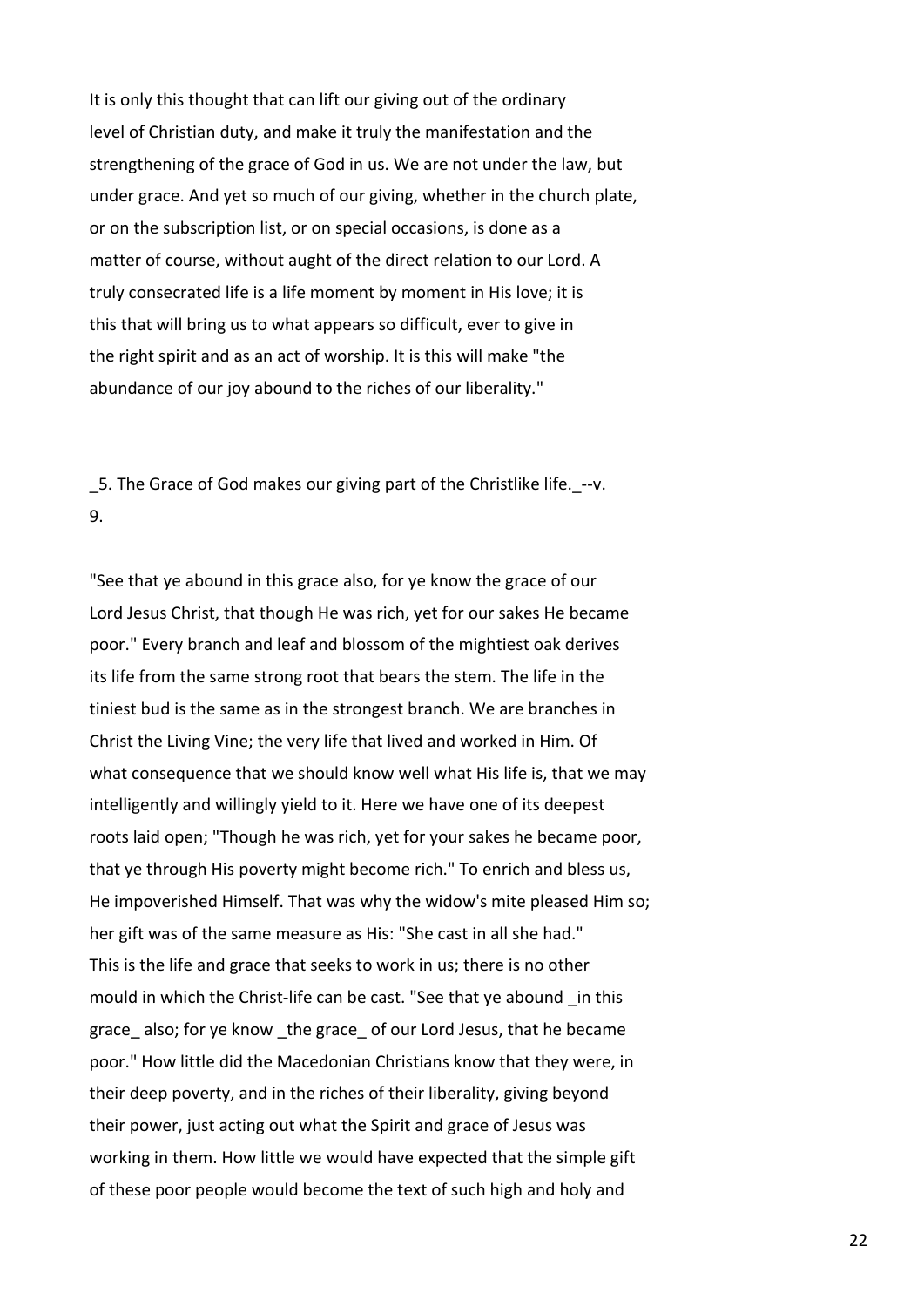heart-searching teaching. How much we need to pray that the Holy Spirit may so master our purses and our possessions, that the grace of our giving shall, in some truly recognizable degree, be the reflection of our Lord's. And how we need to bring our giving to the cross, and to seek Christ's death to the world and its possessions as the power for ours. So will we make others rich through our poverty, and our life be somewhat like St. Paul's: "poor, yet making many rich."

\_6. The Grace of God works in us not only the willing, but the doing.\_ (v. 10.)

"You were the first to make a beginning a year ago, not only to do, but also to will. But now complete the doing also; that as there was the readiness to will, so there may be the performance also." We all know what a gulf in the Christian life there often is between the willing and the doing. This prevails in the matter of giving, too. How many long for a time when they may be better off and able to give more. And meantime that wish, the fancied willingness to give more, deceives them, and is made to do duty for present liberality. How many who have the means, and intend doing something liberal, yet hesitate, and the large donation during life, or the legacy in the will, is never carried out. How many count themselves really liberal, because of what they will, while what they \_do\_, even up to their present means, is not what God would love to see. The message comes to all: "Now complete the doing also; that as the readiness to will, so the completion also, out of your ability."

"It is God which worketh in us to will and to do"; let us beware, in any sphere, of hindering Him by unbelief or disobedience, and resting in the to will, without going on to the to do. The Christian life needs exercise; it is by practice that godliness grows. If in anything we find that our giving has not been up to this Scripture model, not as liberal and joyful, not in as perfect accord with the spirit of our entire surrender to our Lord, or of His making himself poor for us, let us at once, in addition to the readiness to will, complete the doing also.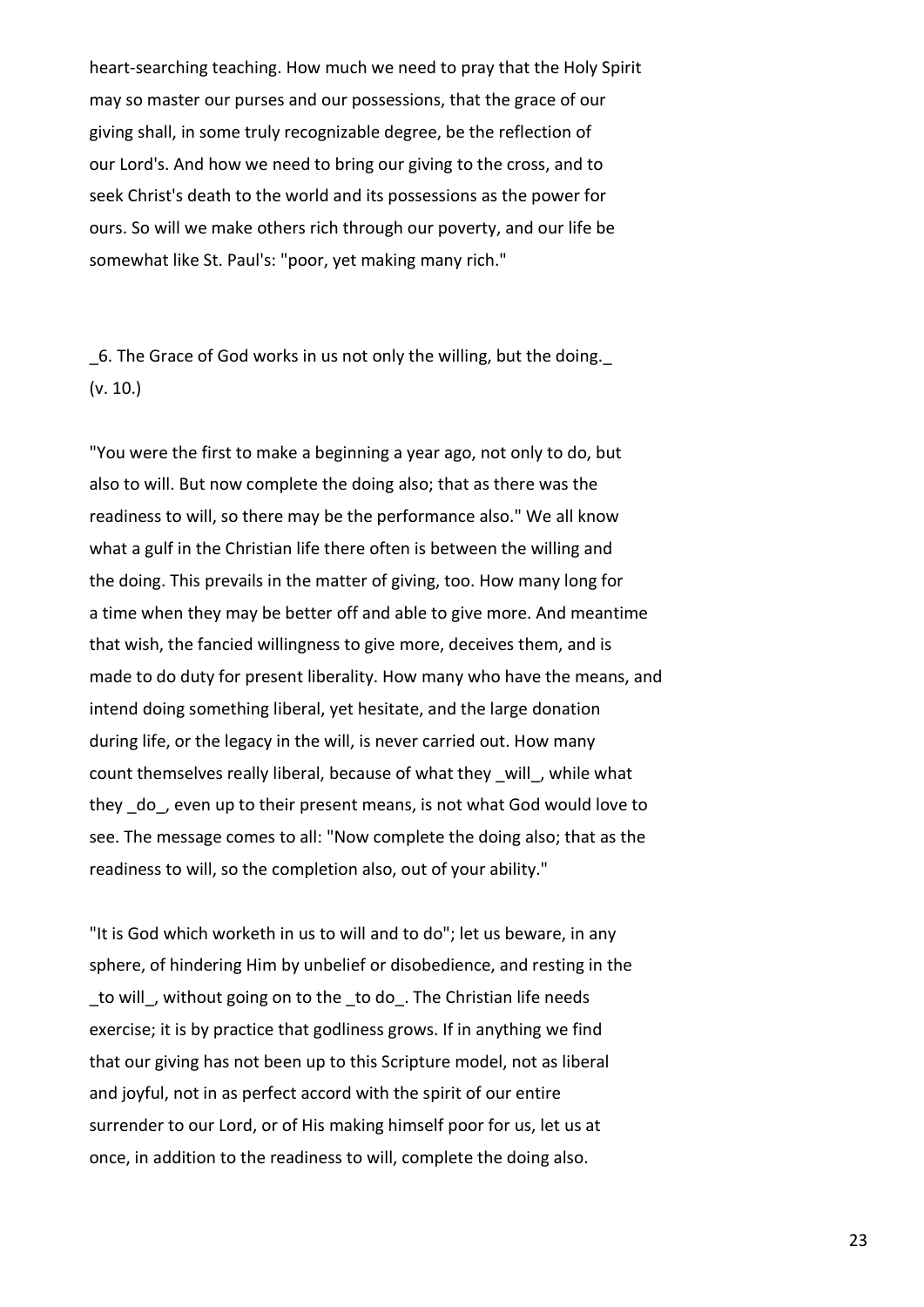\_7. The Grace of God makes the gift acceptable according to what a man has.\_ (v. 12.)

"For if the readiness is there, it is acceptable according as a man hath, not according as he hath not." The God who seeth the heart, judges of each gift by the ability to give. And His blessed Spirit gives the upright heart the blessed consciousness that the gift on earth has found approval and acceptance in heaven. God has been careful in His Word to teach us this in every possible way. All the world's judgments of the value of gifts are reversed in heaven; the love that gives liberally according to what it hath is met by the Father's love from above. Let us seek to redeem our giving from all that is commonplace and little by taking hold of the blessed assurance: it is acceptable. Let us refuse to give what appears to satisfy us: let us pause, and rejoice in God's call to give, and in His Spirit that teaches how much and how to give, and the deepest joy of giving will come to us--the Spirit's seal that the Father is well pleased.

\_8. The Grace of God through the giving works out the true unity and equality of all saints. (v. 13.)

"I say not this, that others may be eased and ye distressed; but by equality, your abundance being a supply at this present time for their want, that their abundance may also become a supply to your want. That there may be equality. As it is written: He that gathered much, had nothing over: and he that gathered little had no lack." Another ray of heavenly light on this appeal for a collection. Money will become the bond of union that binds the Christians of Jerusalem and of Corinth into one. They are one as much as Israel was one people. As in their ingathering of the manna the feeble and the strong were to bring all into one store, that all might share alike, so in the body of Christ. God allows of riches and poverty, God bestows His gifts with apparently unequal hand, that our love may have the high privilege of restoring the equality. The want of some calls us to the love and the help and the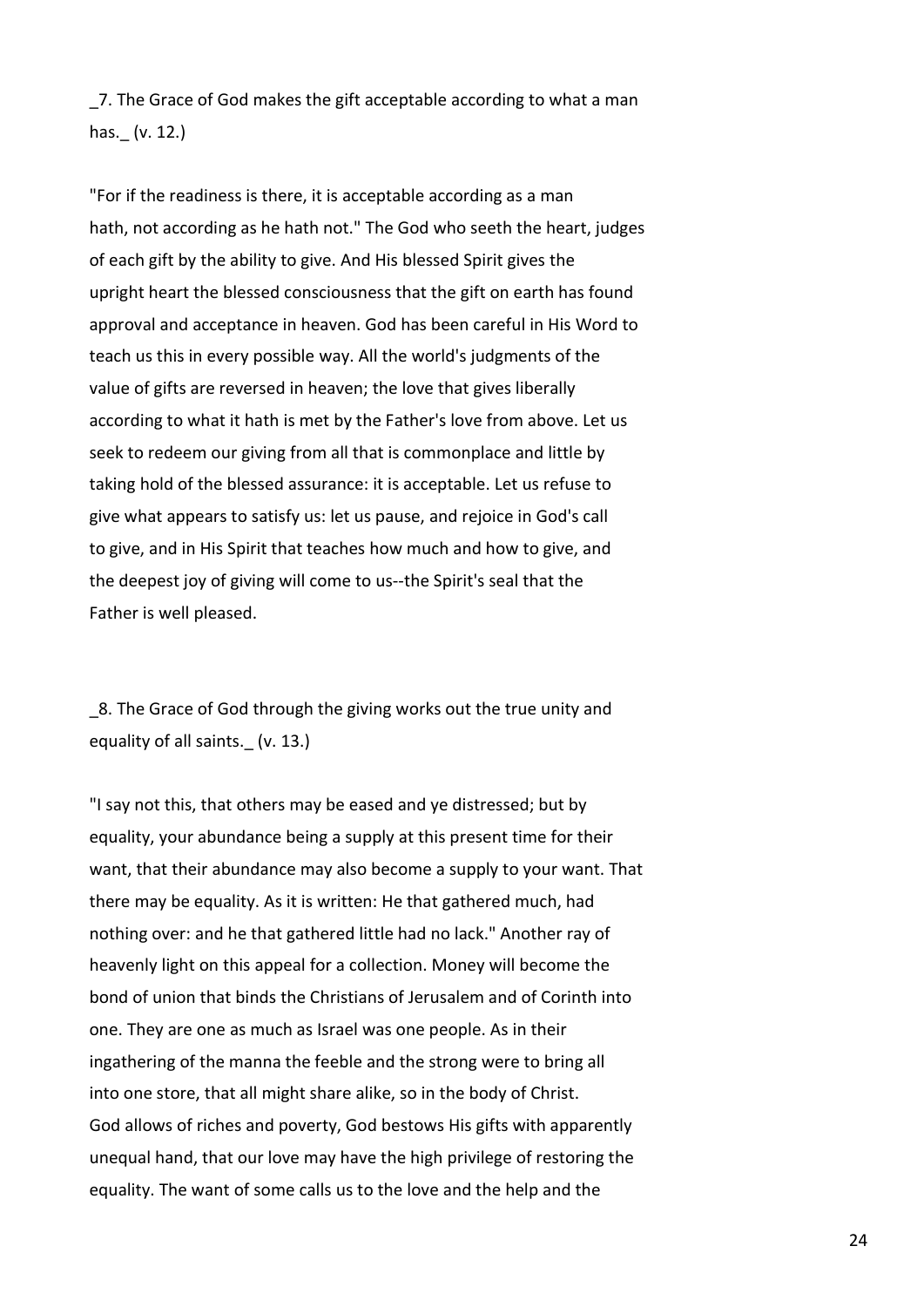blessedness of giving to others. And at another time, or in different spheres, the very ones who needed help may, in their turn, out of their abundance bless their helpers. Everything has been so ordered that love shall have room to work, and that there shall be opportunity to cultivate and to prove the Christlike spirit.

What a call and what a field in the needs of the world for all God's people to prove that God's plan is theirs: "that there may be equality," and that the spirit of selfish contentment with greater privilege has been banished by the Cross. In philanthropy and missions what a need for all saints doing their utmost "according to their power--yea, and beyond their power."

In sight of the heathen world, oh! what an appeal that there be equality and that we shall share and share alike with them what God gives us. What new, unthought of, eternal value, money gets as one of the powers for giving to the perishing, of the abundance we have in Christ.

There is no room left to enlarge on the further lessons of chap. 9. Let me just mention them:

 (v. 6.) Let the giving be bountiful: it will bring a bountiful reward.

 (v. 7.) Let the giving not be grudging or of necessity: the cheerful giver receives God's love.

(v. 8.) Let the giving be trustful: God will make all grace abound.

 (v. 11-13.) Your giving brings glory to God by the thanksgiving of those you bless.

 (v. 15.) Your giving reminds of God's giving, and calls to thanks for His unspeakable gift.

What a world of holy thought and heavenly light is opened up by the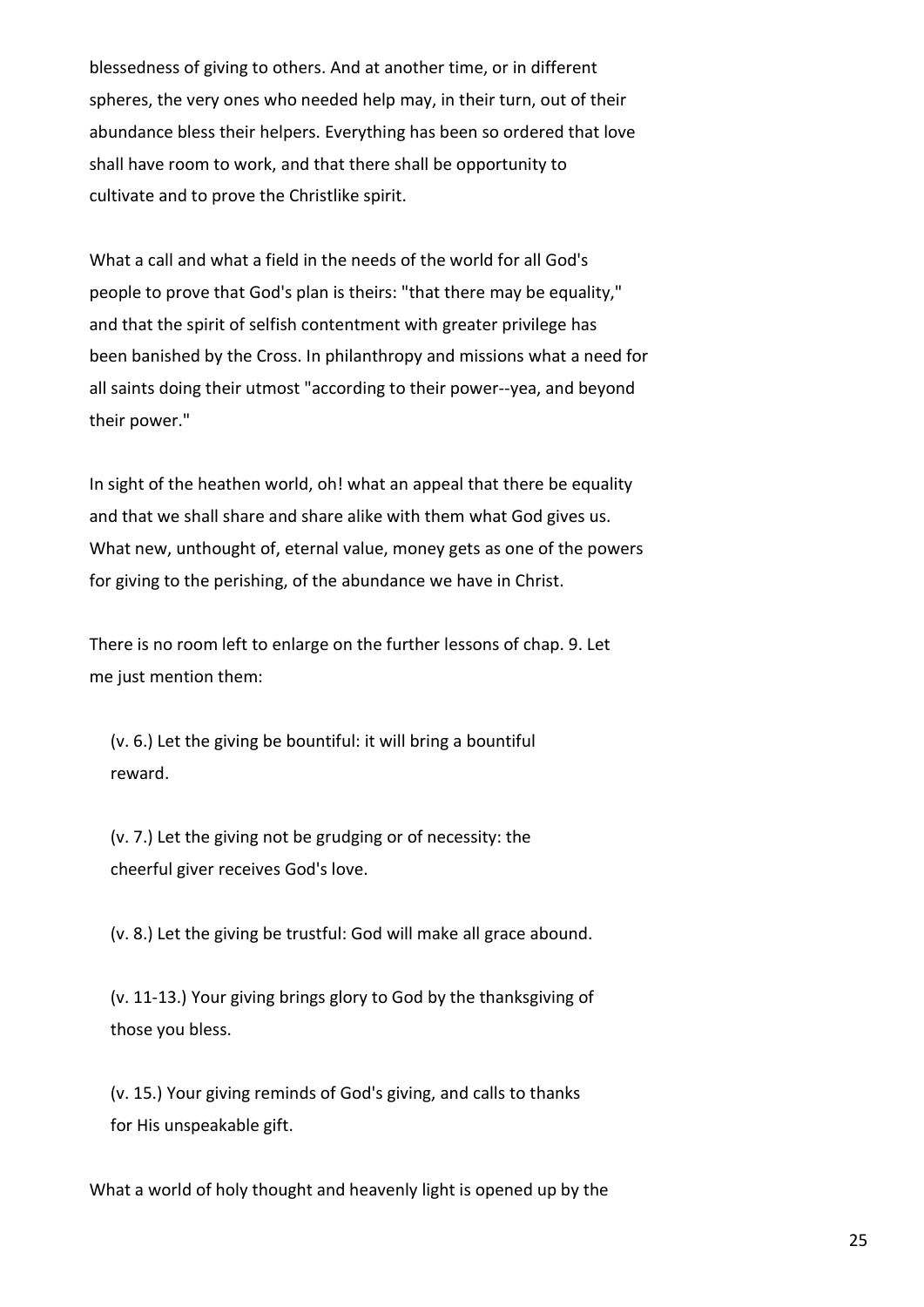gifts of the Macedonians and Corinthian converts! Shall we not under the power of that thought and light review all our giving and see that it be brought into perfect accord with the Divine pattern in these chapters? Shall we not begin at once, and yield to Him, who became poor for us, everything that self-interest and self-indulgence has hitherto claimed and held? And shall we not beseech Him to show in us by His Spirit that the one worth and blessedness of money is to spend it for our Lord, to bless our fellowmen, to use it as an instrument and an exercise of grace, and so to turn even it into the treasure that lasts for eternity?

[Illustration]

IV

## THE POVERTY OF CHRIST.

 "Ye know the grace of our Lord Jesus Christ, that, though He was rich, yet for your sakes He became poor, that ye through His poverty might become rich." II. Corinthians, 8, 9.

"THROUGH HIS POVERTY": what does that mean? That He dispossessed Himself of all heavenly and earthly possessions that the riches of earth and heaven might be ours? That He so took our place, as in our stead to walk in the path of earthly poverty, that we in comfort and ease might enjoy the heavenly riches He has won for us? Or has that "THROUGH HIS POVERTY" a deeper meaning, and does it imply that His poverty is the very path or passage that He opened up through which all must go who would fully enter into His riches? Does it mean that, just as He needed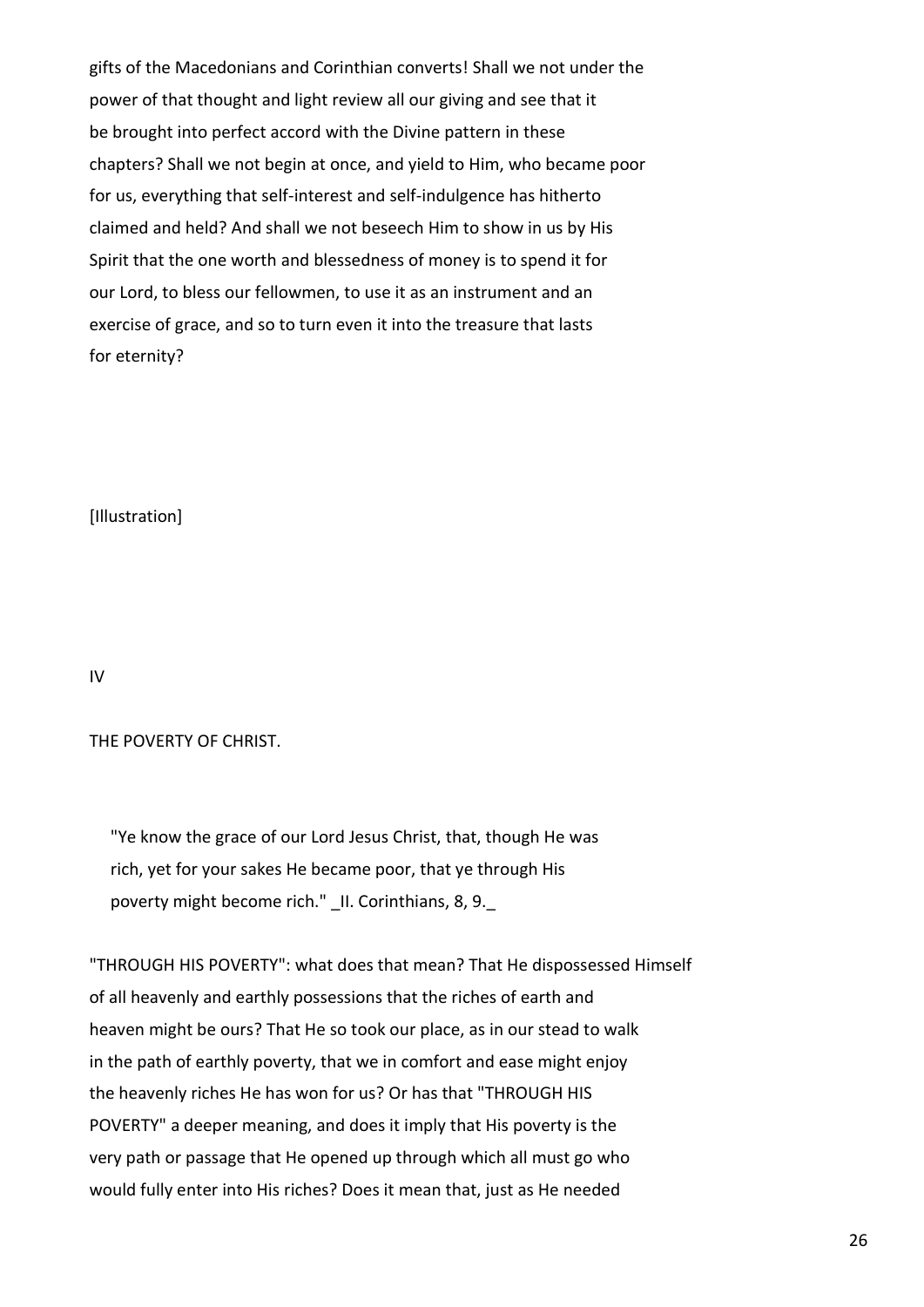in poverty of spirit and body to die to the world that He might open for us the way to the heavenly treasures, so we need to walk in His footsteps, and can only through His poverty working in us, through fellowship with His poverty, come to the perfect enjoyment of the riches He came to bring? In other words, is the poverty of Jesus something for Him alone, or something in which His disciples are to share?

There is scarce a trait in the life and character of Christ in which we do not look to Him as an example--what are the lessons His Holy Poverty has to teach? Is the right to possess and enjoy the riches of earth as it is now everywhere practiced in the Church part of what Christ has secured for us? Or, is it possible that the lack of faith in the beauty and blessedness of the poor life of Christ Jesus is part of the cause of our spiritual poverty; our lack of Christ's poverty the cause of our lack of His riches? Is there not a needs-be that we not only think of the one side, "For your sakes He became poor"; but as much of the other, "For His sake I suffer the loss of all things?"

In seeking an answer to these questions, we must first turn and gaze upon our blessed Lord, if maybe the Holy Spirit will unfold somewhat of the glory of this His blessed attribute. Unless our heart be fixed upon our Lord in patient and prayerful contemplation, and we wait for the Holy Spirit to give us His illumination, we may indeed have our thoughts about this Divine poverty, but we cannot really behold its glory, or have its power and blessing enter our life. May God give us understanding!

We must first of all see what the reason--the needs-be--was of the earthly poverty of Christ. He might have lived on earth possessed of riches, and dispensing them with wise and liberal hand. He might have come in the enjoyment of a moderate competency, just enough to keep Him from the dependence and homelessness which was His lot. In either case He might have taught His people of all ages such precious and much-needed lessons as to the right use of the things of this world. What a sermon His life would have been on the far-reaching words: They that buy as though they possessed not. But no, there was a Divine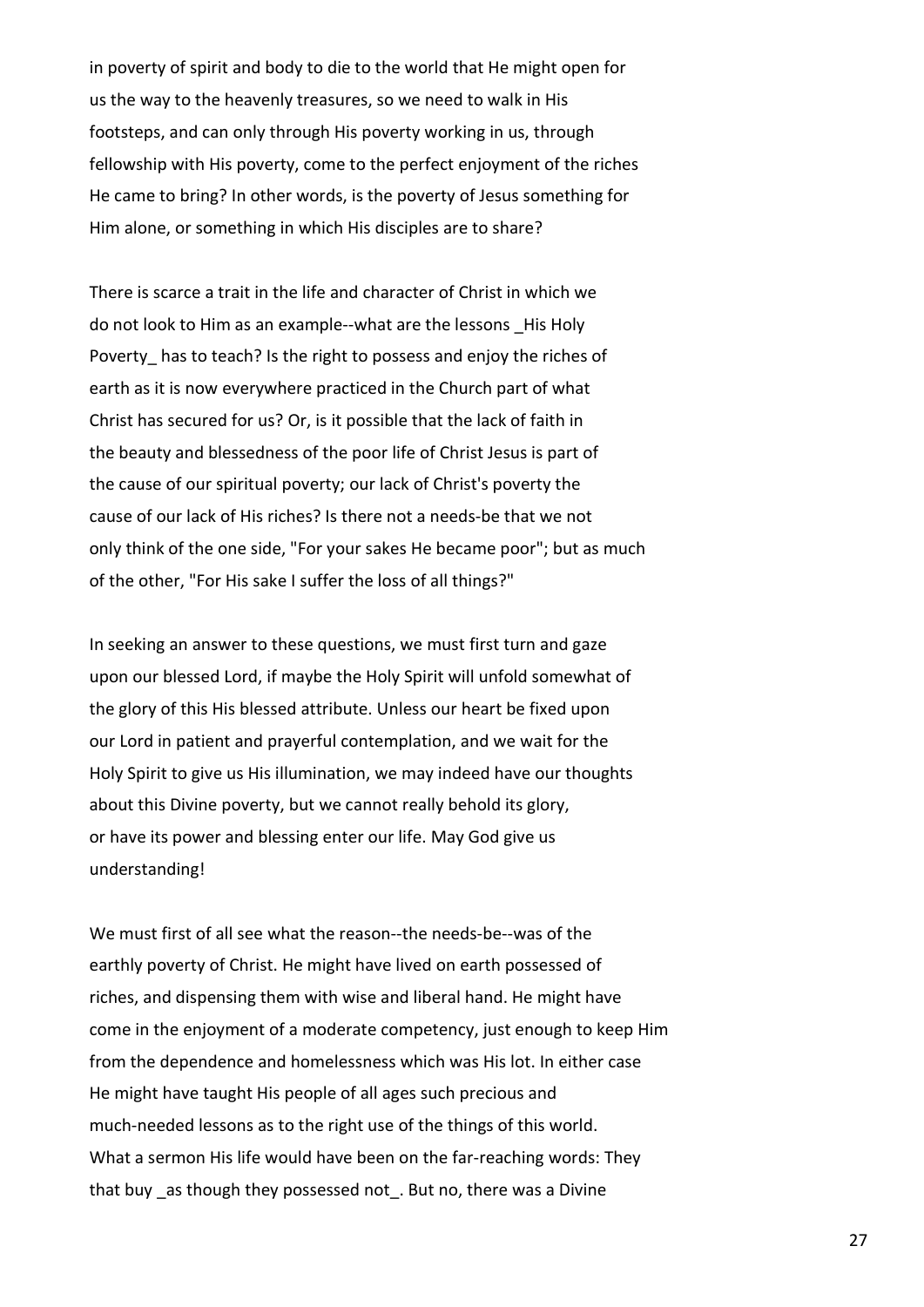necessity that His life must be one of entire poverty. In seeking for the explanation, we shall find two classes of reasons. There are those which have reference to us and His work for us as our Saviour. There are others which are more closely connected with His own personal life as man, and the work the Father wrought in Him, as He perfected Him through suffering.

Of the reasons referring to His work, the principal ones are easily named. Christ's poverty is part of His entire and deep humiliation, a proof of His perfect humility-- His willingness to descend to the very lowest depths of human misery, and to share to the full in all the consequences of sin. The poor have in all ages been despised, while the rich have been sought and honored: Christ came to be the despised and neglected of men in this, too.

Christ's poverty has ever been counted one of the proofs of His love. Love delights in giving, perfect love in giving all. The poverty of Christ is one of the expressions of that self-sacrificing love which held back nothing, and seeks to win us for itself by the most absolute self-abnegation on our behalf. Christ's poverty is His fitness for sympathizing and helping us in all the trials that come to us from our relation to this world and its goods. The majority of mankind has to struggle with poverty. The majority of God's saints have been a poor and afflicted people. The poverty of Christ has been to tens of thousands the assurance that He could feel for them; that, even as with Him, earthly need was to be the occasion for heavenly help, the school for a life of faith, and the experience of God's faithfulness the path to heavenly riches.

Christ's poverty is the weapon and the proof of His complete victory over the world. As our Redeemer, He proved by His poverty that His kingdom is not of this world, that as little as He feared its threats or its death could He be tempted to seek help from its wealth or strength.

But these reasons are more external and official; the deeper spiritual significance of Christ's poverty will be disclosed as we regard it as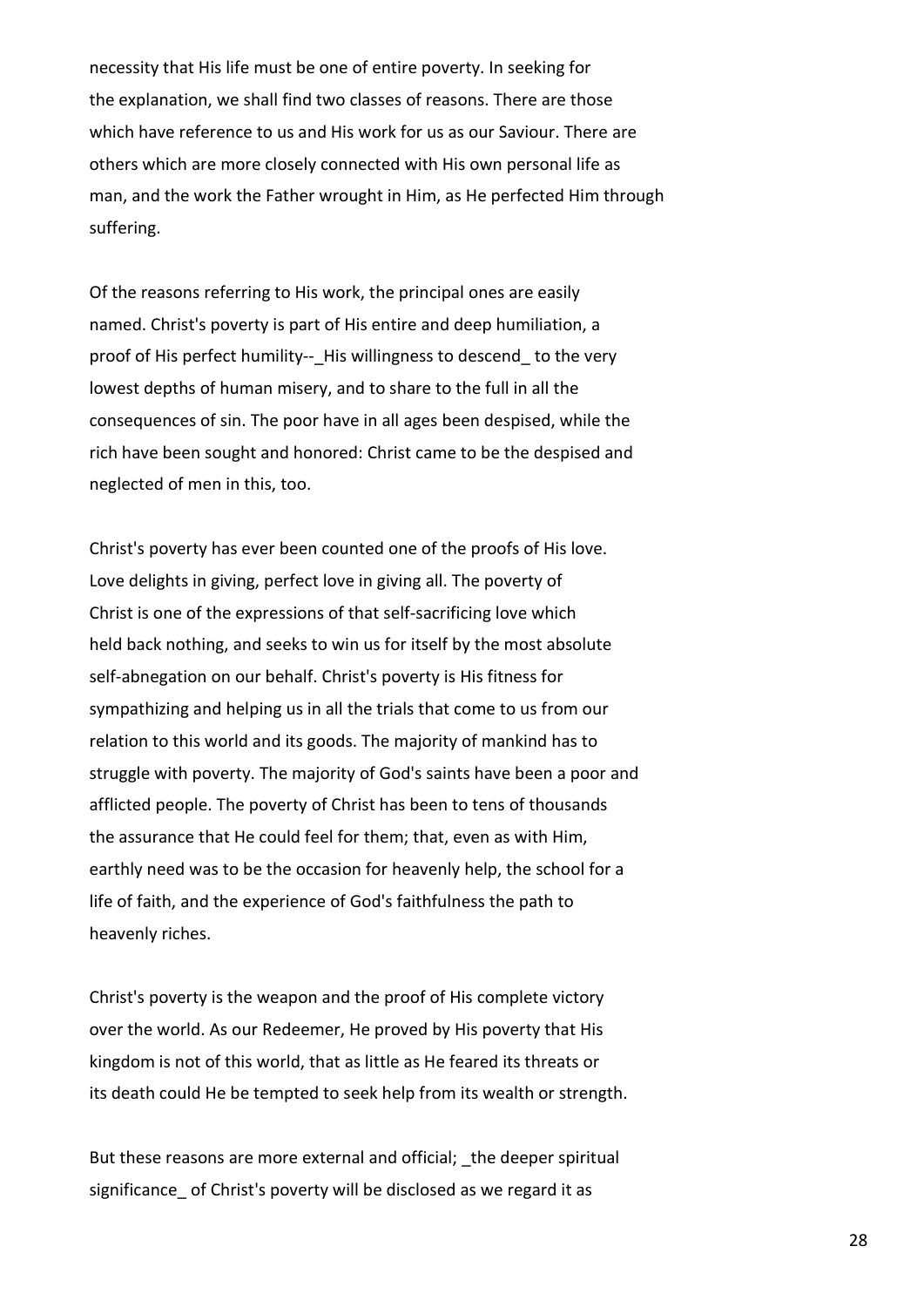part of His training as the Son of Man, and His exhibition of what the true life of man is to be.

Christ's poverty was part of that suffering through which He learned obedience and was perfected by God as our High Priest. To human nature poverty must ever be a trial. We were made to be kings and possessors of all things. To have nothing costs suffering.

Christ's human nature was not, as the Docetæ taught, a mere appearance or show. There never was one so really, so intensely, a man as Christ Jesus: "true man of true man." Poverty implies dependence on others; it means contempt and shame; it often brings want and suffering; it always lacks the means and power of earth. Our blessed Lord felt all this as man. And it was part of that suffering through which the Father worked out His will in His Son, and the Son proved His submission to the Father, and His absolute trust in Him.

\_Christ's poverty was part of His school of faith\_, in which He Himself first learned, and then taught men, that life is more than meat, and that man liveth "not by bread alone, but by every word that proceedeth out of the mouth of God." In His own life He had to prove that God and the riches of heaven can more than satisfy a man who has nothing on earth; that trust in God for the earthly life is not vain; that one only needs as much as it pleases God to give. In His person we have witness to the power which comes with the preaching of the Kingdom of Heaven when the Preacher Himself is the evidence of its sufficiency.

Christ's poverty was one of the marks of His entire separation from the world, the proof that He was of another world and another spirit. As it was with the fruit good for food and pleasant to the eye sin entered the world, so the great power of the world over men is in the cares and possessions and enjoyments of this life. Christ came to conquer the world and cast out its prince, to win the world back to God. He did so by refusing every temptation to accept its gifts or seek its aid. Of this protest against the worldly spirit, its self-pleasing and its trust in the visible, the poverty of Christ was one of the chief elements. He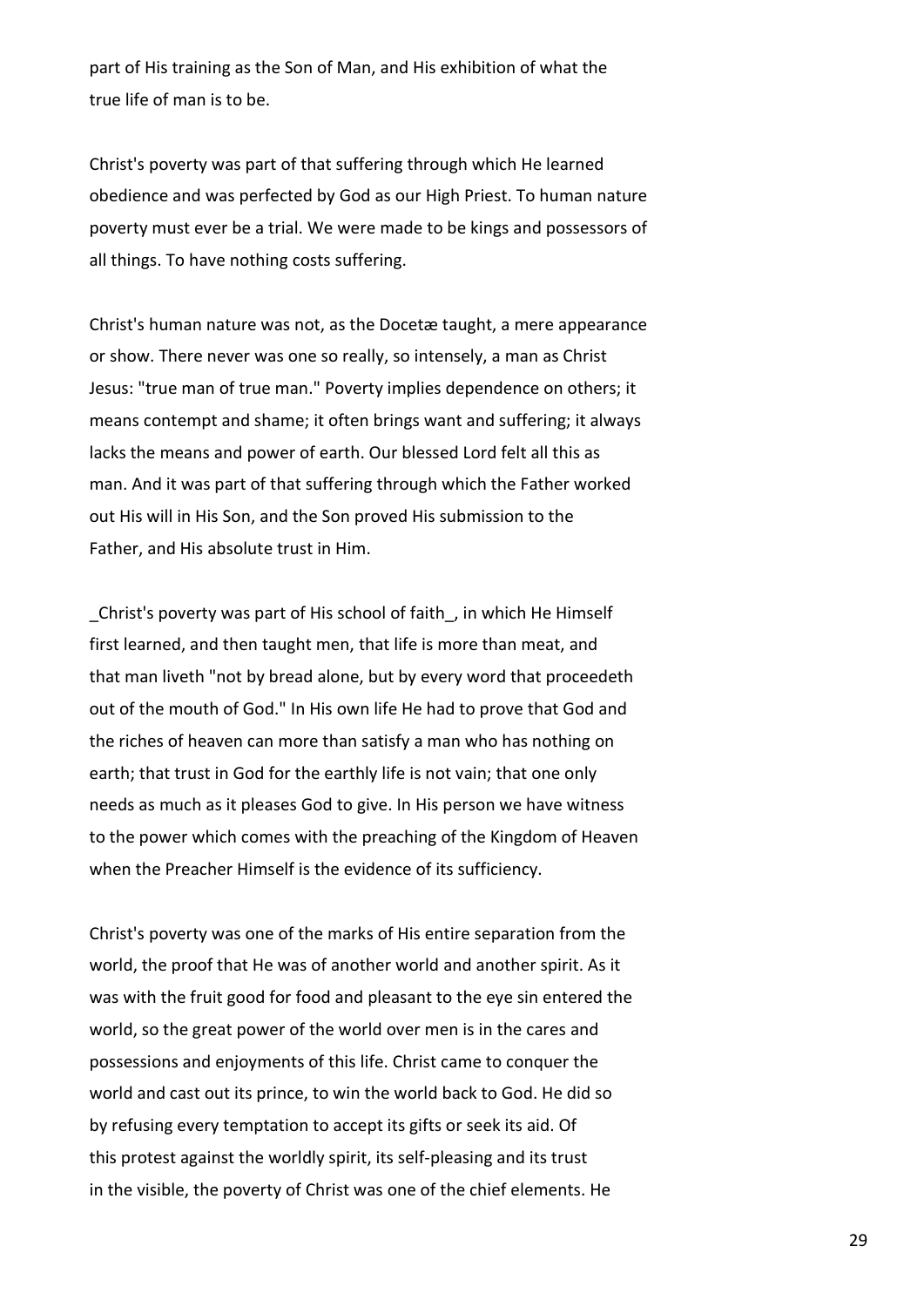overcame the world first in the temptations by which its prince sought to ensnare Himself, then, and through that, in its power over us. The poverty of Christ was thus no mere accident or external circumstance. It was an essential element of His holy, perfect life; one great secret of His power to conquer and to save; His path to the Glory of God.

We want to know what our share in the poverty of Christ is to be, whether and how far we are to follow His example. Let us study what Christ taught His disciples. When he said to them, "Follow Me," "Come after Me, I will make you fishers of men," He called them to share with Him in His poor and homeless life, in His state of entire dependence upon the care of God and the kindness of men. He more than once used strong expressions about forsaking all, renouncing all, losing all. And that they understood His call so is manifest from their forsaking nets and customs, and saying, through Peter, "We have forsaken all and followed Thee."

The call of Christ to come after Him is often applied as if it were the call to repentance and salvation. This is by no means the case. The principles the call involves have their universal application; but, to expound and enforce them in truth, it is of great consequence first to understand the meaning of the call in its original intention. Christ separated for Himself a band of men who were to live with Him in closest fellowship, in entire conformity to His life, under his immediate training. These three conditions were indispensable for their receiving the Holy Spirit, for being true witnesses to Him and the life which He had lived and would impart to men. With them, as with Him, the surrender of all property and the acceptance of a state of poverty was manifestly a condition and a means without which the full possession of the heavenly riches in such power as to convince men of their worth could not come.

With Paul the case appears to have been very little different. Without any express command we know of, the Spirit of his Master so possessed him, and made the eternal world so real and glorious to him, that its expulsive power made every thought of property or position disappear. He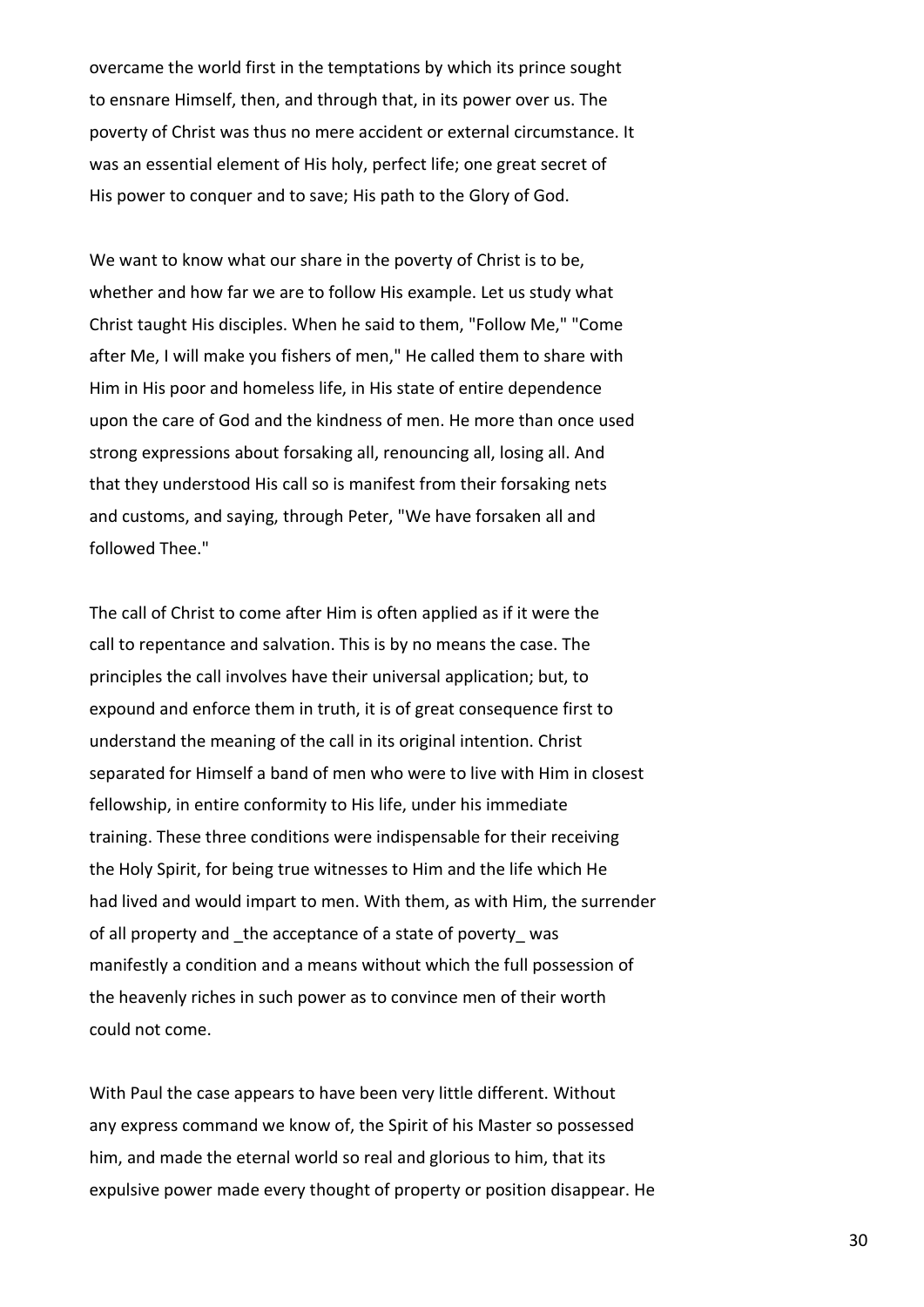learned to give utterance, as no one else ever could do, to what must have been our Blessed Lord's inmost life in the words he uses of himself: "as poor, yet making many rich; as having nothing, yet possessing all things." And in his wonderful life, as in his writings, he proves what weight it gives to the testimony concerning eternal things when the witness can appeal to his own experience of the infinite satisfaction which the unseen riches can give. In Paul, as in Christ, poverty was the natural consequence of an all-consuming passion, and made him a channel through whom the Invisible Power could flow full and free.

The history of the church tells us a sad story of the increase of wealth and worldly power, and the proportionate loss of the heavenly gift with which she had been entrusted, and which could alone bless the nations. The contrast to the Apostolic state is set in the clearest light by a story that is told of one of the Popes. When Thomas Aquinas first visited Rome, and expressed his amazement at all the wealth he saw, the Pope said, "We can no longer say, 'Silver and gold have I none.'" "No, indeed;" was the answer, "nor can we say, 'What I have that give I thee. In the name of Jesus Christ of Nazareth rise up and walk.'" The earthly poverty and the heavenly power had been closely allied, with the one the other had gone. Through successive ages the conviction ever came that it was only by a return to poverty that the bonds of earth beneath would be broken and the blessing from above brought back. And many a vain attempt was made to secure to poverty a place in the preaching and practice of the church such as it had been in Pentecostal days. At times, the earnest efforts of holy men met with temporary success, soon to give way again to the terrible power of the great enemy--the world.

There were various reasons for this failure. One was that men understood not that in Christianity it is not an external act or state that can profit, but only the spirit that animates. The words of Christ were forgotten: "The Kingdom of God is within you;" and men \_expected from poverty what only the Spirit of Christ, revealing itself in poverty, could accomplish. Men sought to make a law of it, to bind under its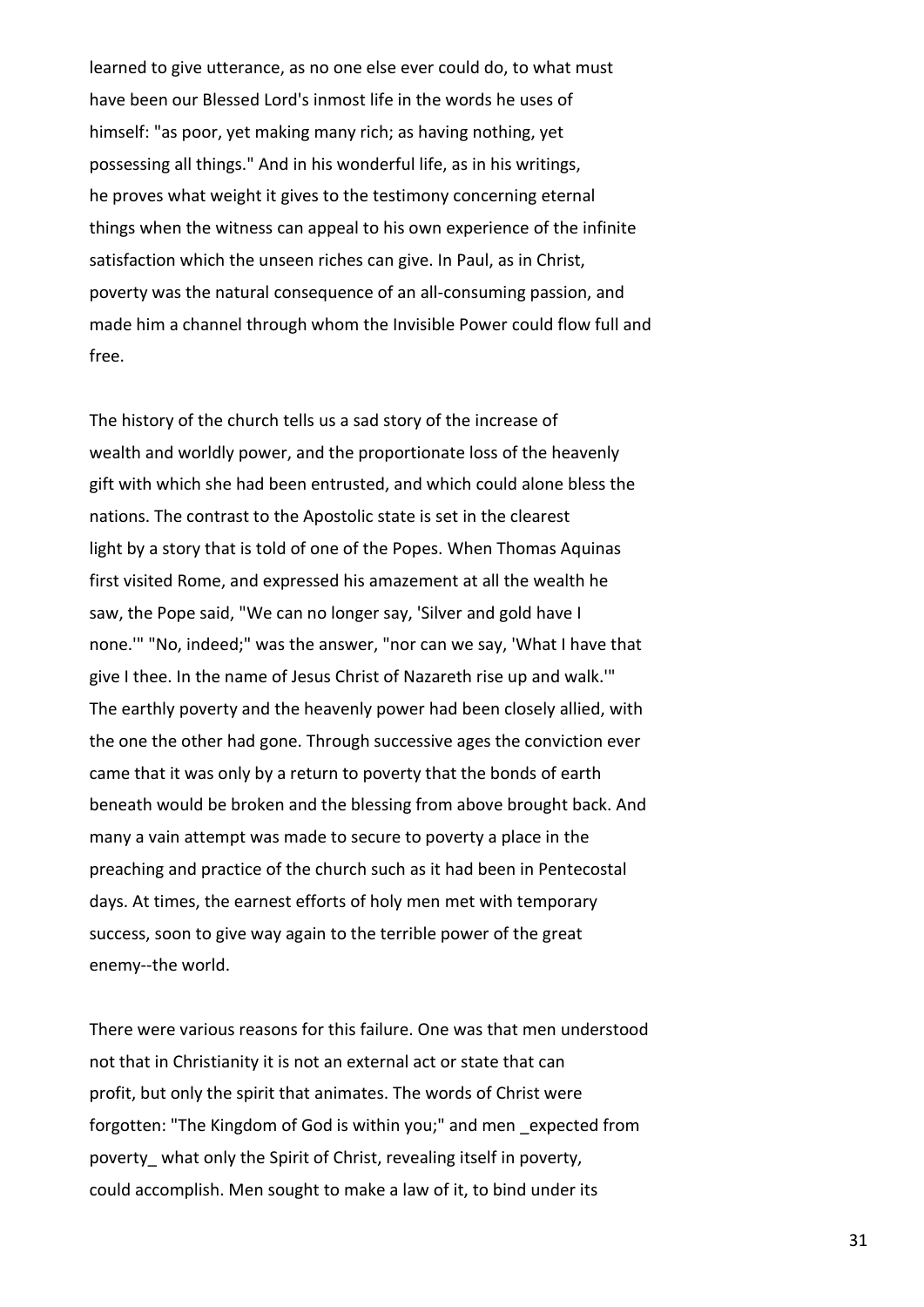rules and gather into its brotherhoods, souls that had no inner calling or capacity for such imitation of Christ. The church sought to invest poverty with the mantle of a peculiar holiness, and by its doctrine of Counsels of Perfection to offer a reward for this higher perfection. She taught that, while what was commanded in the Gospel was the duty of all, there were certain acts or modes of living which were left to the choice of the disciple. They were not of binding obligation; to follow these counsels was more than simple obedience, a work of supererogation which therefore had special merit. Out of this grew the doctrine of the power the church has to dispense this surplus merit of the Saints to those who were lacking. And, in some cases, poverty became only a new source of self-righteousness, entering into covenant with wealth, and casting its dark and deadly shadow over those it promised to save.

At the time of the Reformation, poverty had become so desecrated as a part of the great system of evil it had to combat, that, in casting out those errors, it cast out a part of the truth with them. Since that time it is as if \_our Protestant theology has never ventured to enquire\_ what the place and the meaning and the power is which Christ and the Apostle really gave poverty in their teaching and practice. And even in our days, when God is still raising up not a few witnesses to the blessedness of giving up all to trust in Him, and of possessing nothing that one may possess Him the more fully, the church can hardly be said to have found the right expression for its faith in the spirit of Christ's poverty, as a power that is still to be counted as one of the gifts He bestows on some of its members. It will be found that there is no small difficulty in trying to formulate the teaching of Scripture so as to meet the views of Evangelical believers.

I have spoken above of the errors connected with the teaching of the Counsels of Perfection. And yet there was a measure of truth in that teaching, too. The error was to say that the highest conformity to Christ was not a matter of duty, but of option. Scripture says, "To him that knoweth to do good and doeth it not, to him it is sin." Wherever God's will is known, it must be obeyed. The mistake would have been avoided if attention had been paid to the difference of knowledge or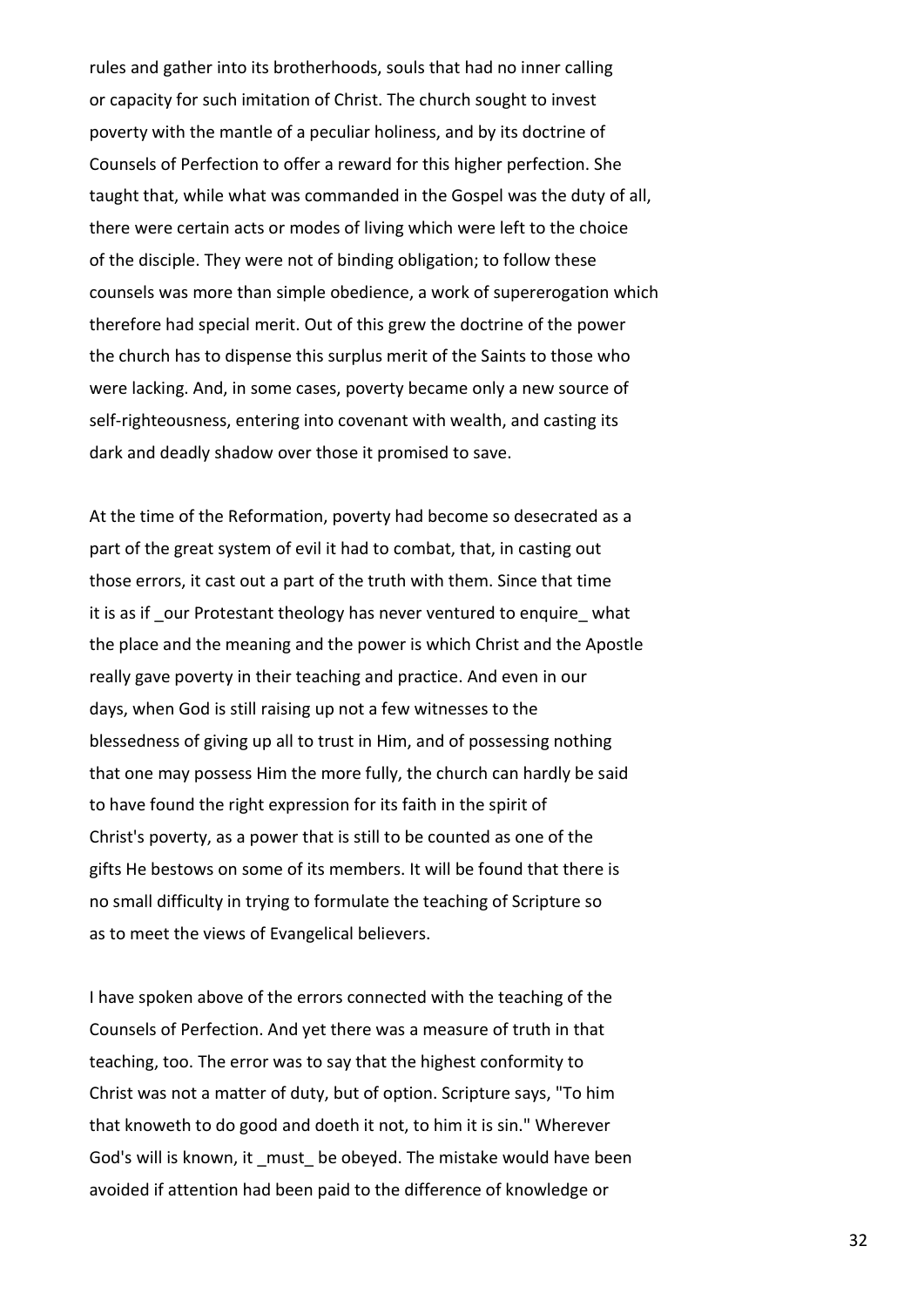spiritual insight by which our apprehensions of duty are affected. There is a diversity of gift and capacity, of spiritual receptivity and growth, of calling and grace, which makes a difference, not in the obligation of each to seek the most complete inner conformity to Christ, but in the possibility of externally manifesting that conformity in such ways as were seen in Christ.

During the three years of His public career, Christ gave Himself and His whole time to direct work for God. He did not labor for His livelihood. He chose for Himself disciples who would follow Him in this, forsaking all for direct work in the service of the Kingdom.

For admission to this inner circle of His chosen ones, Christ demanded what He did not from those who only came seeking salvation. They were to share with Him in the work and the glory of the new Kingdom; they must share with Him in the poverty that owns nothing for this world.

From what has been said above it is clear that no law can be laid down. It is not a question of law, but of liberty. But we must understand that word "liberty" aright. Too often Christian liberty is spoken of as our freedom from too great restraint in sacrificing our own will, or the enjoyment of the world. Its real meaning is the very opposite. True love asks to be as free as possible from self and the world to bring its all to God. Instead of the question, How far am I, as a Christian, free still to do this or the other? the truly free spirit asks, How far am I free to follow Christ to the uttermost? Does the freedom with which Christ hath made us free really give us the liberty, in a love which longs for the closest possible likeness and union with Him--still to forsake all and follow Him? Among the gifts and calling he still dispenses to His church, will there not be some whom by His spirit He still draws in this particular, too, to bear and show forth His image? Do we not need as much as when He and His apostles were upon earth, men and women to give concrete and practical evidence that the man who literally gives up all of earthly possession because he sets his heart upon the treasure in heaven, can count upon God to provide for the things of earth?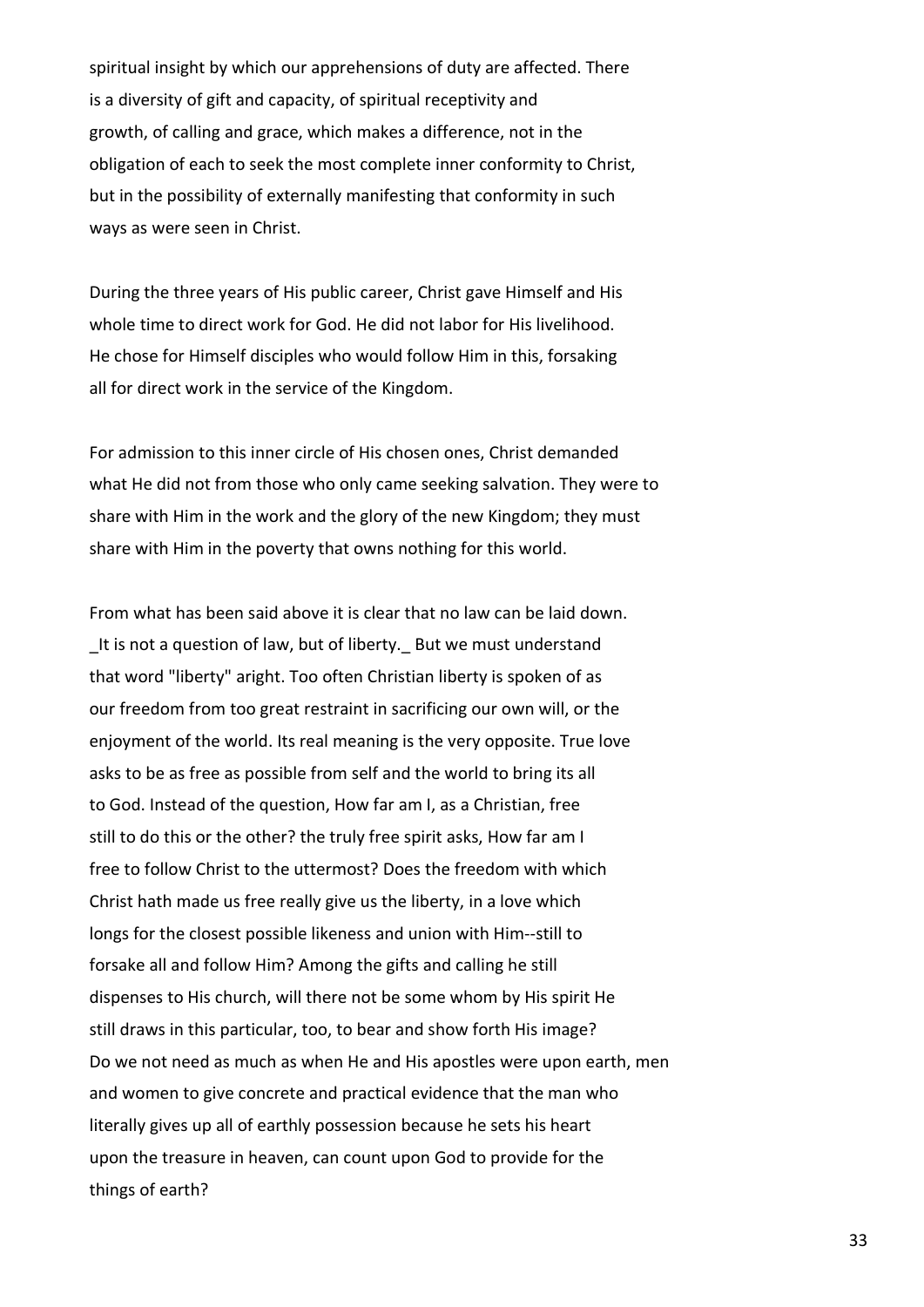Is not this, amid the universal confession of worldliness in the church and the Christian life, just the protest that is needed against the so subtle but mighty claim that the world makes upon us? In connection with every church and mission and work of philanthropy the question is asked, "\_How is it\_ that in Christian countries hundreds of millions are spent on luxuries, with scarce single millions for God's work?" Calculations are made as to what could be done if all Christians were only to be moderately liberal. I fear all such argument avails little. Help must come from a different direction. It was of the innermost circle that He had gathered around Himself that Christ asked a poverty as absolute as His own. It is in the innermost circle of God's children, among those who make the highest profession of insight into the riches of grace and their entire surrender to it, that we must find the witnesses that His Spirit can still inspire and strengthen to bear His poverty. He has done it, and is doing it. In many a missionary and Salvation Army officer, in many a humble unknown worker, His Spirit is working out this trait of His blessed likeness. In the days we are looking for of deeper revival among God's children He will do it still more abundantly.

Blessed are all they who wait for Him, to receive His teaching, to know His mind, and show forth His holy likeness. It is as the first, the inner, circle proves the power of His presence, that the second and the third will feel the influence. Men of moderate means, who may feel no calling to the poor life, will come under the constraining power of the example and feel compelled to sacrifice far more of comfort and enjoyment in Christ's service than they ever did before. And the rich will have their attention attracted to the danger signals God has set along their path (Luke xviii. 25, Matt. vi. 19, 21, 1 Tim. vi. 9, 10, 16), and will, by these examples, if they may not themselves share in Christ's poverty, at least be helped to set their hearts more intensely upon the treasure in heaven--the being rich in faith, rich in good works, rich toward God--and to know themselves heirs of God, heirs of the riches of grace, and the riches of glory.

"That ye through His poverty might become rich." HIS POVERTY, not only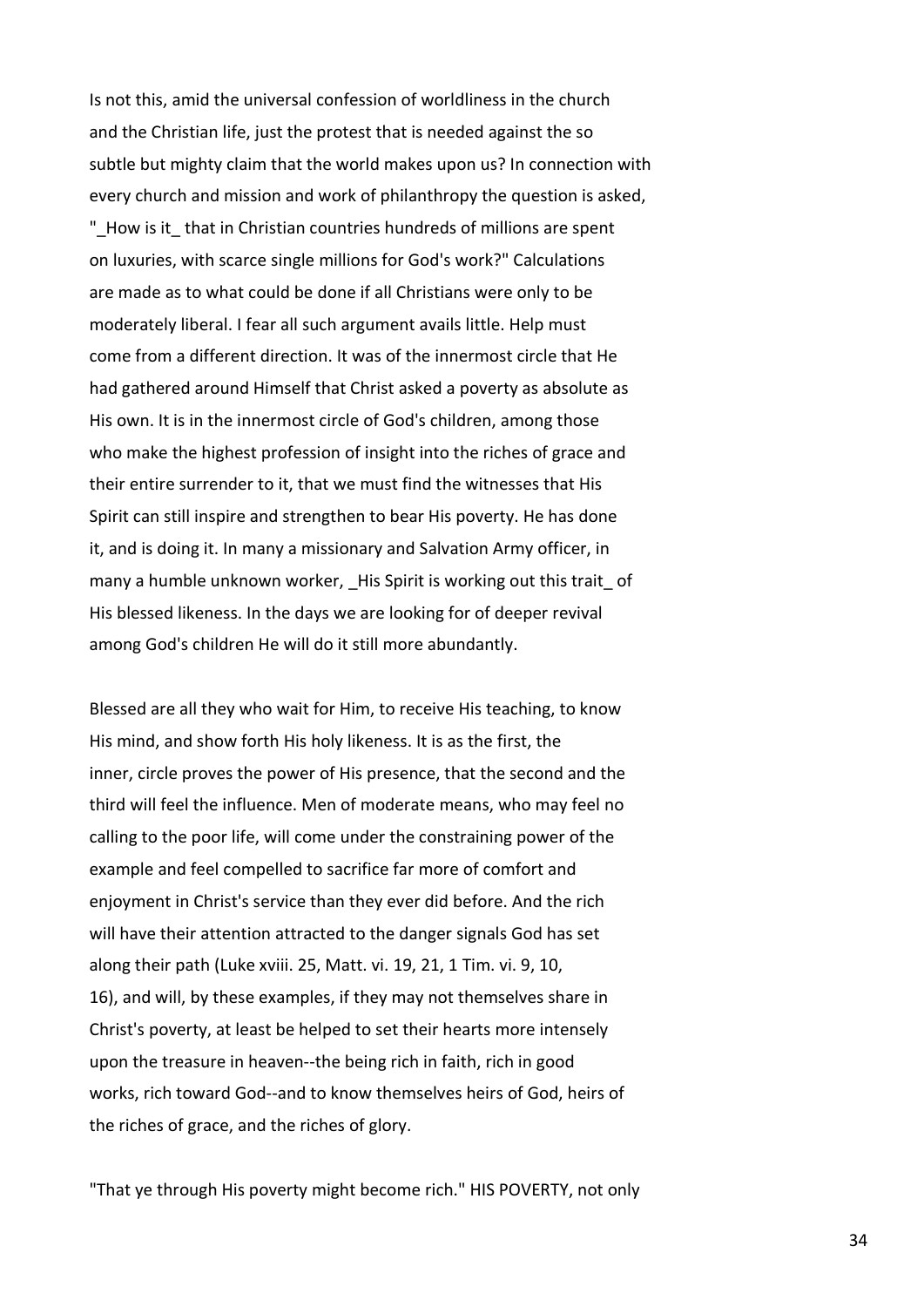as an object of our faith, but as a matter of experience and fellowship is the passage through which the fullest entrance is gained into his riches. Let us present together some of the aspects we have already pointed out of the blessedness Christ's poverty and its voluntary fellowship brings.

What an aid to the spiritual life! It helps to throw the soul on God and the unseen; to realize the absoluteness of His presence and care in the least things of daily life; and is to make trust in God the actual moving spring of every temporal as well as spiritual interest. And because it is not possible to claim God's interposition for every day's food if a man is not consciously walking in tender and full obedience, it links the soul to God's will and way by the closest of ties. The hourly needs of the body, which are so often our greatest hindrance, become wonderful helps in lifting our entire life into communion with God, and in bringing God down into everything. It elevates the spirit above the temporal, and teaches us in every state always to be content, always to rejoice and to praise.

What a protest against the spirit of this world. There is nothing the Christian life suffers more from than \_the subtle and indescribable worldliness that comes from the cares or the possessions of this life. Through it the God of this world exercises his hidden but terrible power. This is the Delilah in whose lap the God-separated Nazarite becomes impotent and sleeps. To waken and shake out of this sleep more than preaching is needed, more than the ordinary Christian liberality, which quite comports with the full enjoyment of all that abundance can supply: there is needed the demonstration of the Spirit and of power, that God enables men, and makes it to them an indescribable blessedness, like their Lord, to give up everything of the earth that they may more fully possess, and prove, and proclaim, the sufficiency of the heavenly riches and the satisfaction they give. The protest against the spirit of this world will become the mightiest proclamation of the kingdom of heaven, the self-evidencing revelation of how heaven can even now take possession.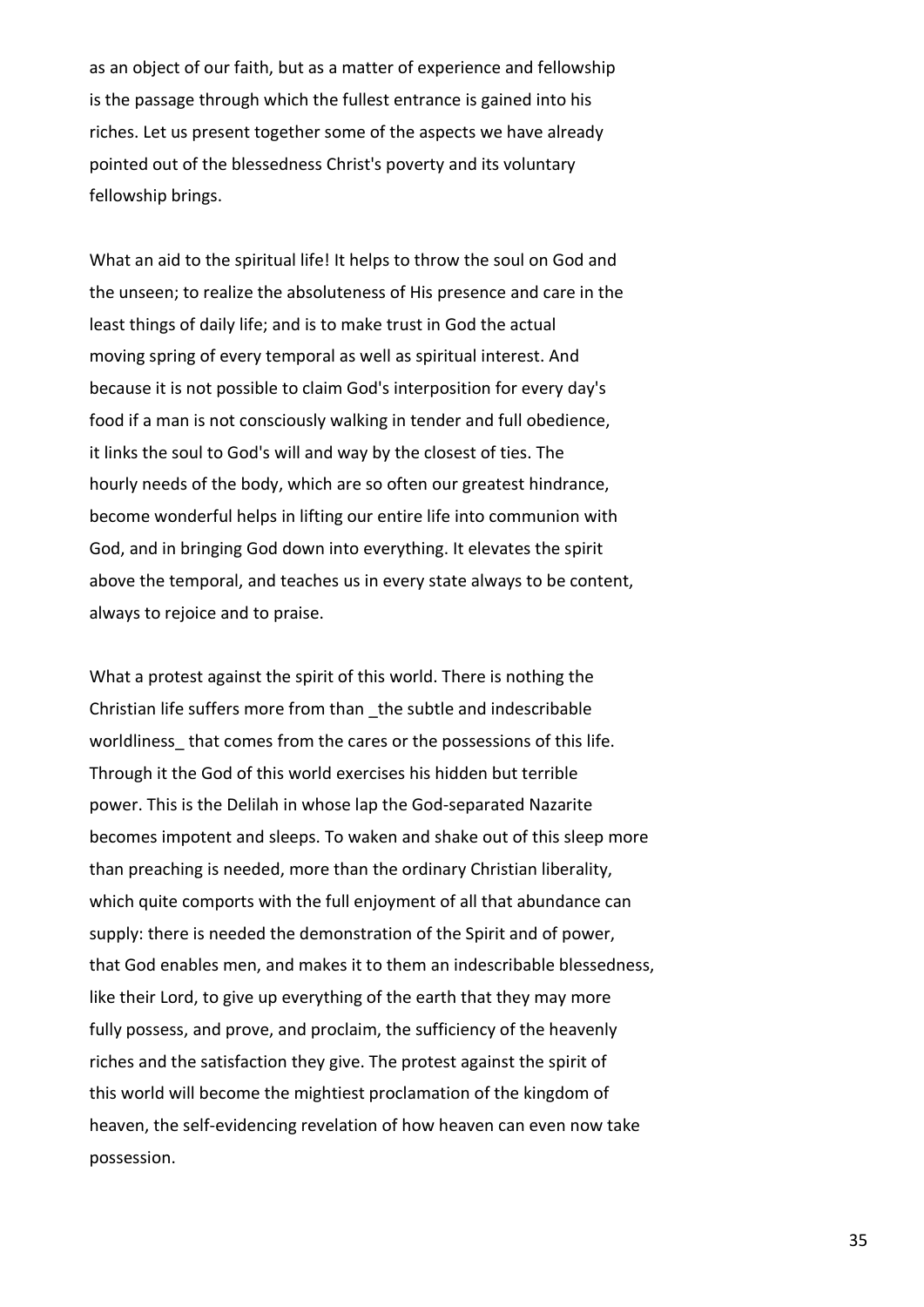What entrance it will give into the image and likeness of Jesus. We adore our Lord in the form of a servant, and worship Him in it as the most perfect possible manifestation of a Godlike Humility and Love. His poverty was an integral and essential part of that form of a servant in which He dwelt. In all ages the love of some has given them no rest in the desire to attain the closest possible conformity to the blessed Lord. In Him the outer and inner were in such living harmony that the connection was not accidental; the one was the only perfect and fit expression of the other. In the body of Christ there are great diversities of gifts; the whole body is not eye, or ear, or tongue. So there are some who have the calling and gift to manifest this trait of His image, and for the sake of their brethren and the world, keep alive the memory of this too much neglected part of the ever blessed Incarnation. Blessed they whom His Holy Spirit makes the representatives of this His wondrous grace that, though He was rich, He became poor.

What a power then this poverty of Christ becomes to make others rich. It is through His poverty we become rich. \_His poverty in His people brings the same blessing. In the church, many who do not feel the calling, or who in God's providence are not allowed to follow their desire for it, will be stirred and strengthened by the sight. When some witness testifies to the blessedness of entire conformity, others who are not called to this path will feel urged, in the midst of the property they possess and retain, to seek for as near an approach in spirit as is allowed them. Christian giving will not only be more liberal in amount, but more liberal in spirit, in the readiness and cheerfulness in the forethought and the actual self-sacrifice by which it will be animated. Through their poverty, too, through Christ's poverty in them, many shall be made rich. Just as a specialist devotes himself to some limited branch of (say) medical science, and all profit by the exclusiveness of his researches, so through these, too, who love and live in and make manifest the poverty of our Lord, the church becomes all the richer. Through them the poverty of Christ gets a place in many hearts where it was not known, and it is seen how this was part of His overcoming the world, and how it may be a part of our victory that overcometh the world, even our faith.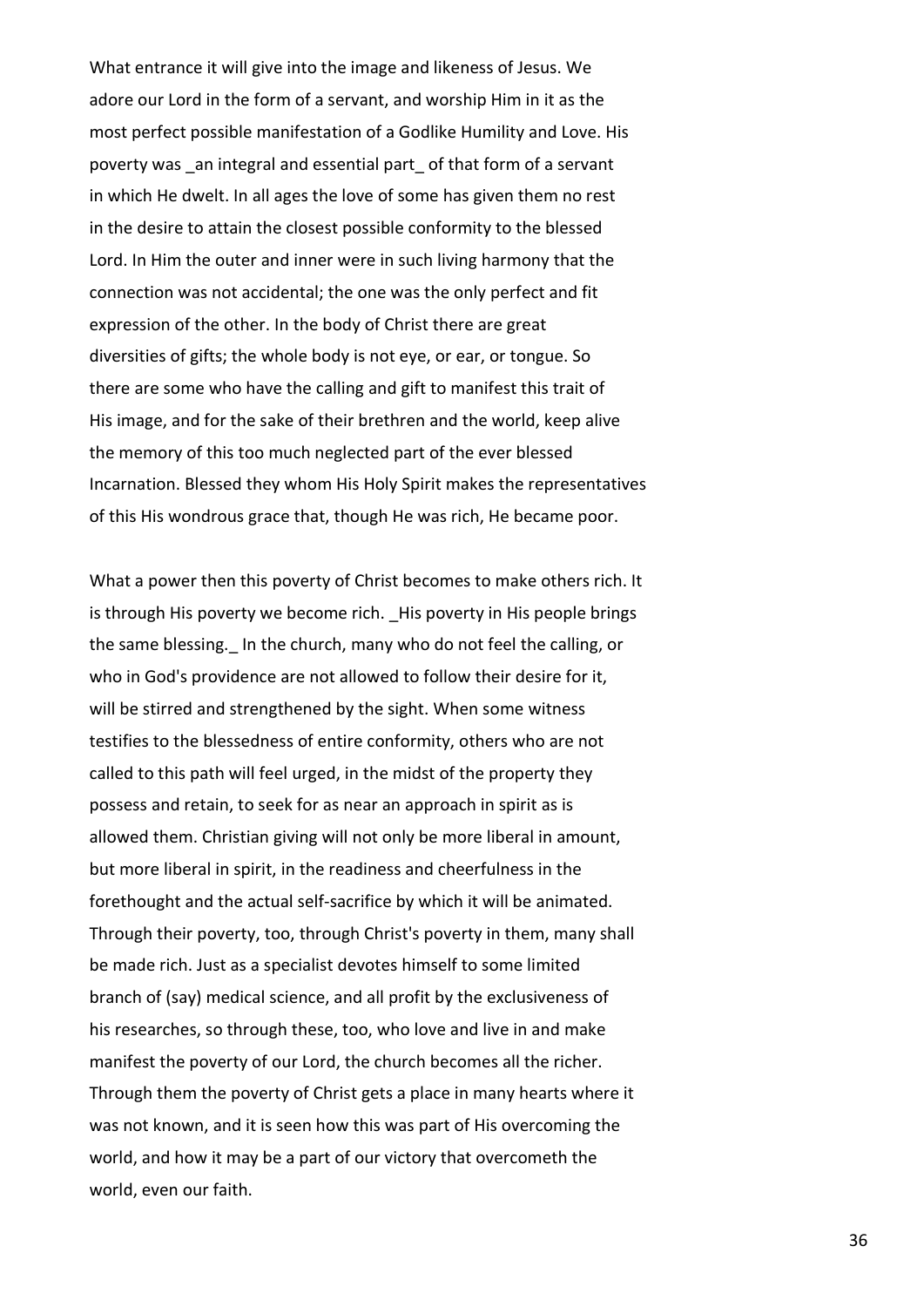I have said that all have not the same calling. How are we to know what our calling is? We may so easily allow ignorance or prejudice, self-indulgence or worldliness, human wisdom or unbelief to sway us, to keep us from the simplicity of the perfect heart, and to blind us to the full light of God's perfect will. Let us see where the position is in which perfect safety will be found, and where we may confidently count upon the Divine guidance and approval.

Not long ago I stood by the bedside of a dying servant of God, Rev. Geo. Ferguson, the principal of our Mission Institute. He told me how he had been meditating on a text that had come in the course of his preparation for his Mission class: "Though your sins be as scarlet, they shall be as white as snow." As he thought, it was as if one said to him. " White as snow, do you know what that is?" His answer was, "No, Lord, Thou only knowest, I do not." And then the question came, " White as snow, can you attain that?--can you make yourself that?" "No, Lord, I cannot; but Thou canst." And, again, he was asked, "Are you willing that I should do it?" "Yes, Lord, by Thy grace I am willing Thou shouldest do all Thou canst."

The three questions just suggest what our duty is. The heavenly poverty of Jesus Christ--do you know what it is? What it is in Him, in His disciples and in Paul, in His saints in later days? What it would be in you? Let the answer be, "No, Lord, Thou knowest." This is what we need first and most of all. If God were to open our eyes to see the spiritual glory of our Lord in His poverty, in His entire renunciation of every thing of worldly comfort or self-pleasing; if we saw the Divine glory of which it is the expression; if we knew how infinitely beautiful it was to all the holy angels, how infinitely well-pleasing to the Father, we should then only in some little degree be able to say whether it was something we ought to desire and imitate. If we saw the heavenliness and the measure of the likeness to our Lord it would bring into our life, we should say, "I have spoken of what I knew not--Oh, that God would show me His glory in this too: '\_for your sakes He became poor, that ye through His poverty might be rich\_'!" Before you judge of